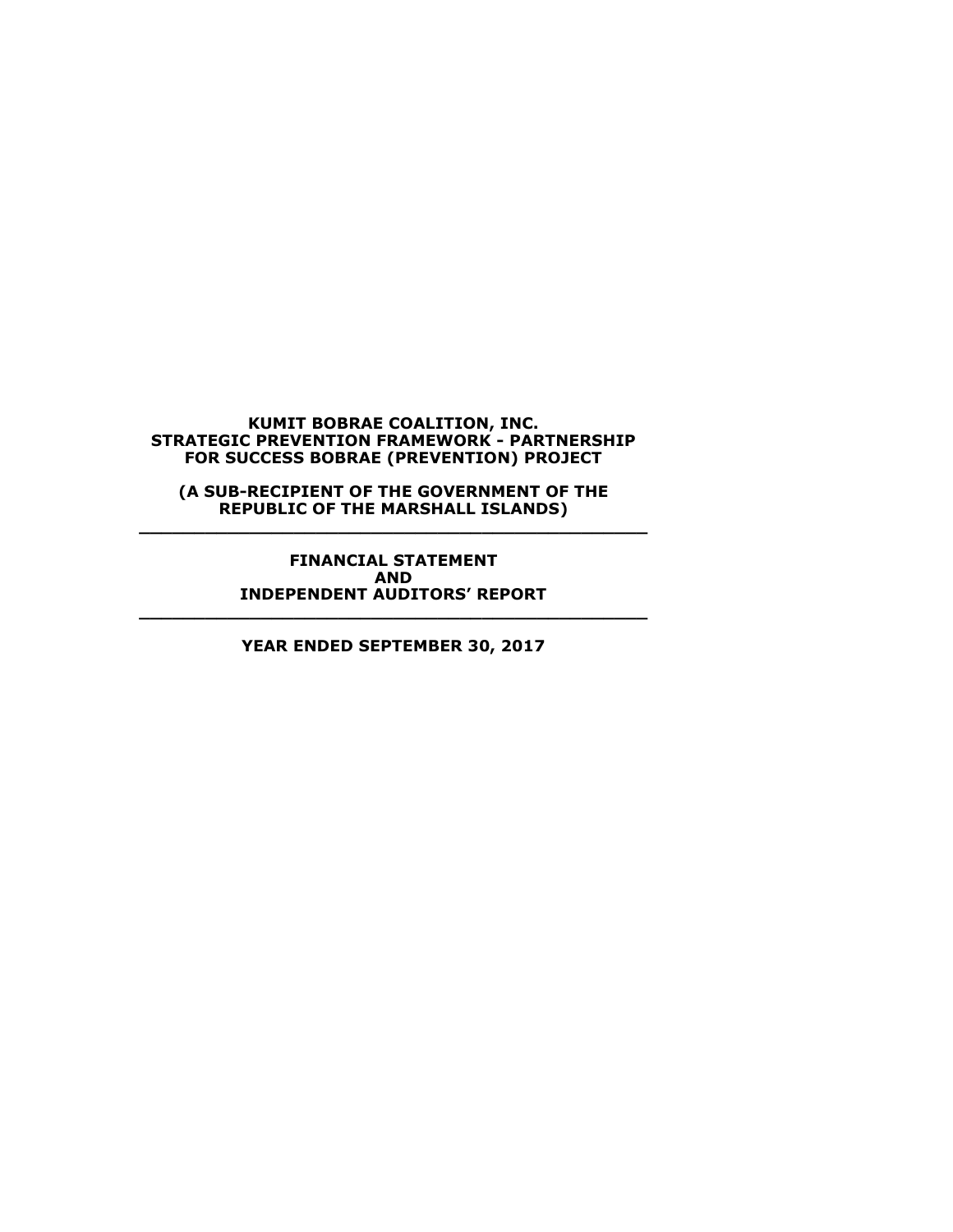Year Ended September 30, 2017 Table of Contents

|     |                                                                                                                                                                                                                                           | Page No. |
|-----|-------------------------------------------------------------------------------------------------------------------------------------------------------------------------------------------------------------------------------------------|----------|
| L.  | INDEPENDENT AUDITORS' REPORT                                                                                                                                                                                                              | 1        |
| II. | FINANCIAL STATEMENT:                                                                                                                                                                                                                      |          |
|     | Statement of Cash Receipts and Disbursements                                                                                                                                                                                              | 3        |
|     | Notes to Financial Statement                                                                                                                                                                                                              | 4        |
| HH. | INDEPENDENT AUDITORS' REPORTS ON COMPLIANCE WITH<br>LAWS AND REGULATIONS                                                                                                                                                                  |          |
|     | Independent Auditors' Report on Internal Control over Financial<br>Reporting and on Compliance and Other Matters Based on an<br>Engagement to Conduct an Audit of Financial Statement in<br>Accordance with Government Auditing Standards | 5        |
|     | Independent Auditors' Report on Compliance for the Sole Major<br>Federal Program; Report on Internal Control over Compliance;<br>and Report on Schedule of Expenditures of Federal Awards<br>Required by the Uniform Guidance             | 7        |
|     | Schedule of Expenditures of Federal Awards                                                                                                                                                                                                | 10       |
|     | Notes to Schedule of Expenditures of Federal Awards                                                                                                                                                                                       | 11       |
|     | Schedule of Findings and Questioned Costs                                                                                                                                                                                                 | 12       |
| IV. | <b>CORRECTIVE ACTION PLAN</b>                                                                                                                                                                                                             |          |

V. SUMMARY SCHEDULE OF PRIOR AUDIT FINDINGS AND QUESTIONED COSTS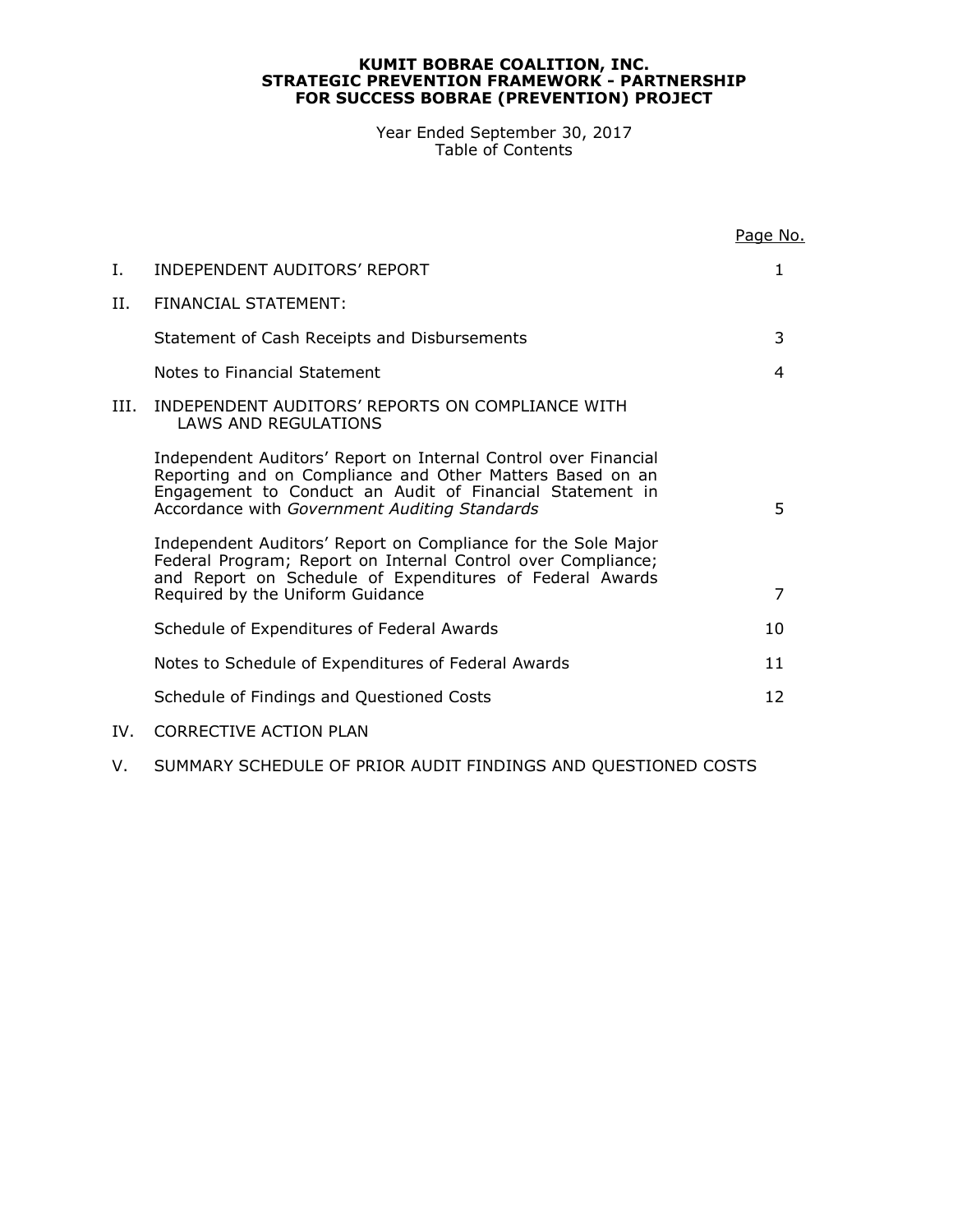Deloitte & Touche LLP 361 South Marine Corps Drive Tamuning, GU 96913  $IISA$ 

Tel: +1 (671) 646-3884 Fax:  $+1(671) 649-4265$ 

www.deloitte.com

# **INDEPENDENT AUDITORS' REPORT**

Ms. Maybelline A. Bing **Secretary** Ministry of Finance, Banking and Postal Services Government of the Republic of the Marshall Islands Majuro, MH 96960:

### **Report on the Financial Statement**

We were engaged to audit the accompanying statement of cash receipts and disbursements of the Kumit Bobrae Coalition, Inc. ("KBC") Strategic Prevention Framework - Partnership For Success Bobrae (Prevention) Project, funded by the CFDA 93.243 Substance Abuse and Mental Health Services - Projects of Regional and National Significance grant, for the year ended September 30, 2017, and the related notes to the financial statement.

### *Management's Responsibility for the Financial Statement*

Management is responsible for the preparation and fair presentation of this financial statement in accordance with the cash basis of accounting described in Note 2 to this financial statement; this includes determining that the cash basis of accounting is an acceptable basis for the preparation of the financial statement in the circumstances. Management is also responsible for the design, implementation, and maintenance of internal control relevant to the preparation and fair presentation of the financial statement that is free from material misstatement, whether due to fraud or error.

### *Auditors' Responsibility*

Our responsibility is to express an opinion on the financial statement based on conducting the audit in accordance with auditing standards generally accepted in the United States of America and the standards applicable to financial audits contained in *Government Auditing Standards*, issued by the Comptroller General of the United States. Because of the matter described in the Basis for Disclaimer of Opinion paragraph, however, we were not able to obtain sufficient appropriate audit evidence to provide a basis for an audit opinion.

### *Basis for Disclaimer of Opinion*

Because of inadequacies in the accounting records of KBC, we are unable to form an opinion regarding the amounts recorded as cash receipts and cash disbursements in the accompanying financial statement.

### *Disclaimer of Opinion*

Because of the significance of the matter described in the Basis for Disclaimer of Opinion paragraph, we have not been able to obtain sufficient appropriate audit evidence to provide a basis for an audit opinion. Accordingly, we do not express an opinion on this financial statement.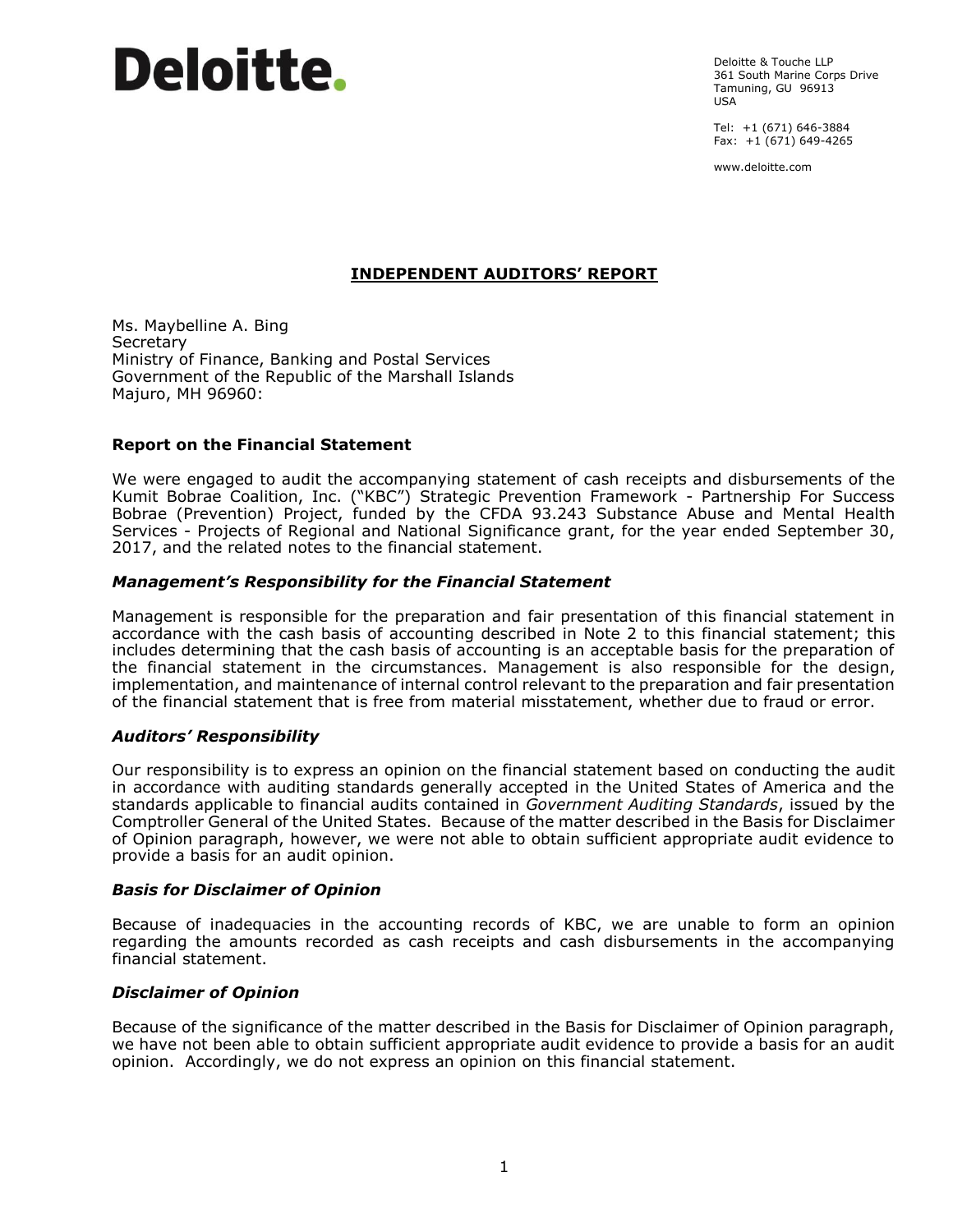# **Emphasis of Matters**

## *Reporting Entity*

As discussed in Note 1 to the financial statement, the financial statement referred to above presents only the KBC Strategic Prevention Framework - Partnership For Success Bobrae (Prevention) Project funded by the CFDA 93.243 Substance Abuse and Mental Health Services - Projects of Regional and National Significance grant, administered in a sub-recipient capacity by KBC, and is not intended to present fairly the results of operations of KBC in accordance with accounting principles generally accepted in the United States of America.

### *Basis of Accounting*

We draw attention to Note 2 to the financial statement, which describes the basis of accounting. The financial statement is prepared on the cash basis of accounting, which is a basis of accounting other than accounting principles generally accepted in the United States of America.

# **Other Reporting Required by** *Government Auditing Standards*

In accordance with *Government Auditing Standards*, we have also issued our report dated February 21, 2020, on our consideration of KBC's internal control over financial reporting and on our tests of its compliance with certain provisions of laws, regulations, contracts, and grant agreements and other matters. The purpose of that report is solely to describe the scope of our testing of internal control over financial reporting and compliance and the results of that testing, and not to provide an opinion on the effectiveness of KBC's internal control over financing reporting or on compliance. That report is an integral part of an engagement to conduct an audit in accordance with *Government Auditing Standards* in considering KBC's internal control over financial reporting and compliance.

oloite Nache

February 21, 2020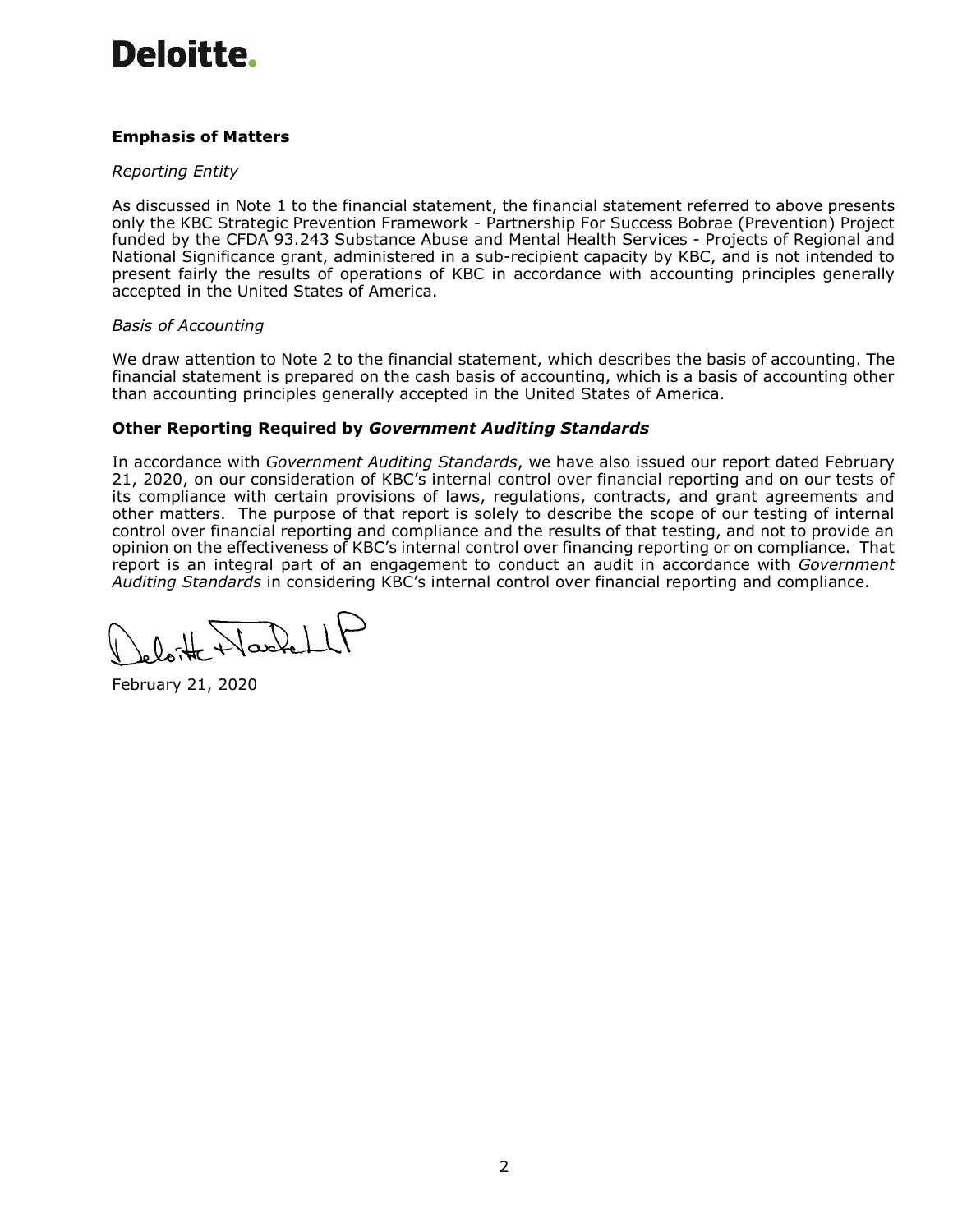### **KUMIT BOBRAE COALITION, INC. BOBRAE (PREVENTION) PROJECT STRATEGIC PREVENTION FRAMEWORK - PARTNERSHIP FOR SUCCESS**

(CFDA 93.243 Substance Abuse and Mental Health Services - Projects of Regional and National Significance)

### Year Ended September 30, 2017 Statement of Cash Receipts and Disbursements

| Cash Receipts:                                       |                 |
|------------------------------------------------------|-----------------|
| Federal program receipts                             | \$<br>1,081,806 |
| Cash Disbursements:                                  |                 |
| Coalition program                                    | 404,278         |
| Personnel                                            | 289,205         |
| Materials and supplies                               | 120,477         |
| Equipment                                            | 96,980          |
| Annual Bobrae conference                             | 80,000          |
| Travel                                               | 79,499          |
| Office rental                                        | 45,138          |
| Repairs and maintenance                              | 19,640          |
| Communications                                       | 9,784           |
| Utilities                                            | 950             |
| Other                                                | 2,170           |
| Total cash disbursements                             | 1,148,121       |
| Deficiency of cash receipts under cash disbursements | (66,315)        |
|                                                      |                 |

See accompanying notes to financial statement.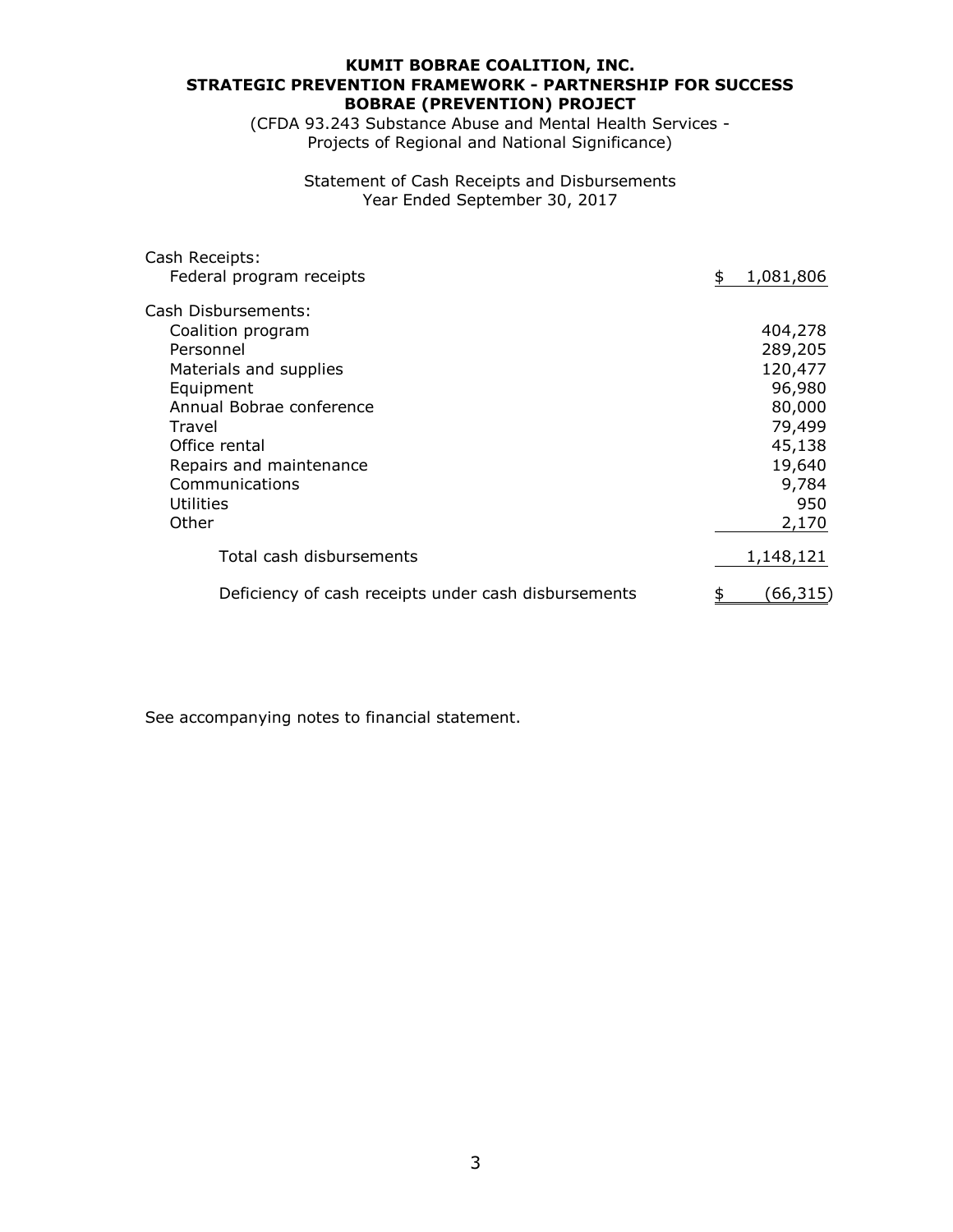Notes to Financial Statement September 30, 2017

### (1) Organization

The Republic of the Marshall Islands (RepMar) Office of Single State Agency (RMISSA) within RepMar's Ministry of Health and Human Services is the government organization responsible for planning, organizing, delivering, and monitoring critical mental health and substance use disorder services in the Marshall Islands. The U.S. Department of Health and Human Services through its Substance Abuse and Mental Health Services Administration (SAMHSA) has awarded the Strategic Prevention Framework - Partnership For Success (SPF PFS) grant, CFDA 93.243 Substance Abuse and Mental Health Services - Projects of Regional and National Significance, to the RMISSA. The RMISSA has, in turn, entered into various sub-recipient agreements with community-based nonprofit organizations to administer these grant funds. The operations of the RMISSA are overseen by a Program Director within RepMar's Ministry of Health and Human Services.

Kumit Bobrae Coalition, Inc. ("KBC") is a community-based nonprofit organization incorporated under the laws of the Republic of the Marshall Islands in March 2011. KBC has 7 coalitions throughout the Marshall Islands and is delegated by a seven-member Board of Directors committee. The Board of Directors is comprised of the chairs from each of the 7 coalition communities.

In 2015, the RMISSA entered into a sub-recipient agreement with KBC to administer the SPF PFS grant for a period of five years for the purpose of implementing the RMI Bobrae Project (Substance Abuse Prevention). The accompanying financial statement relates solely to those accounting records maintained by KBC for the RMI Bobrae Project, and do not incorporate any accounts related to other operations of KBC that may be accounted for by KBC.

### (2) Summary of Significant Accounting Policies – Basis of Accounting

The financial statement of KBC has been prepared on the cash-basis of accounting, which is a comprehensive basis of accounting other than accounting principles generally accepted in the United States of America (GAAP). The cash-basis of accounting differs from GAAP primarily because revenues are recognized when received rather than when earned and expenditures are recorded when paid rather than when incurred. The financial statement, therefore, presents only changes in cash and cash equivalents in the form of cash receipts and disbursements.

### (3) Related Party Transactions

During the year ended September 30, 2017, KBC paid \$29,730 in cash to the RMISSA Program Director for compensation and reimbursement of certain costs. Furthermore, KBC paid \$124,016 in cash for compensation and purchase of certain goods and services from related parties.

KBC has entered into a lease agreement with a KBC Board member for the Rita KBC Center office at \$400 per month. During the year ended September 30, 2017, KBC paid \$4,800 in cash to the KBC Board member for office rent.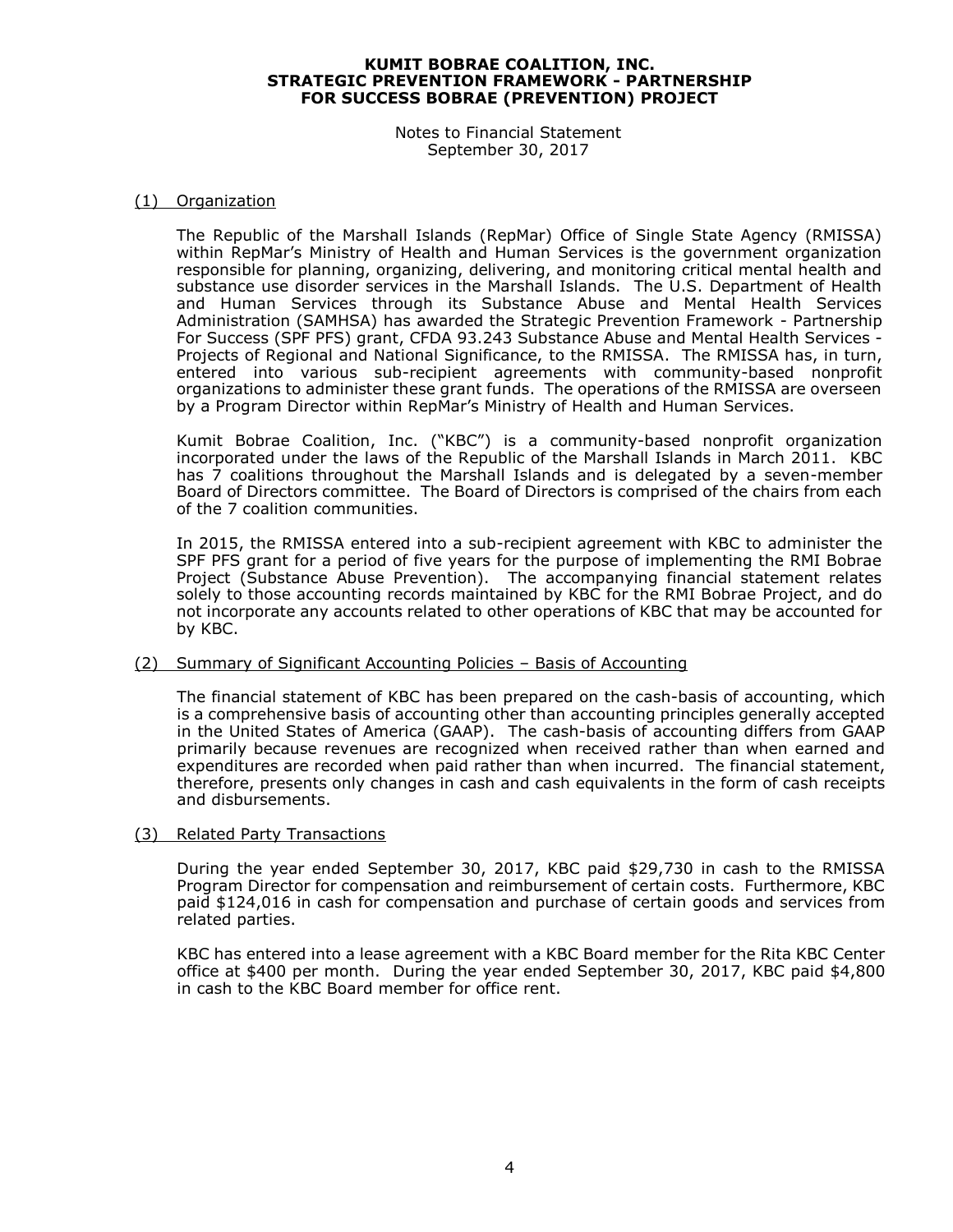Deloitte & Touche LLP 361 South Marine Corps Drive Tamuning, GU 96913 USA

Tel: +1 (671) 646-3884 Fax: +1 (671) 649-4265

www.deloitte.com

### **INDEPENDENT AUDITORS' REPORT ON INTERNAL CONTROL OVER FINANCIAL REPORTING AND ON COMPLIANCE AND OTHER MATTERS BASED ON AN ENGAGEMENT TO CONDUCT AN AUDIT OF FINANCIAL STATEMENT IN ACCORDANCE WITH** *GOVERNMENT AUDITING STANDARDS*

Ms. Maybelline A. Bing **Secretary** Ministry of Finance, Banking and Postal Services Government of the Republic of the Marshall Islands Majuro, MH 96960:

We were engaged to conduct an audit, in accordance with auditing standards generally accepted in the United States of America and the standards applicable to financial audits contained in *Government Auditing Standards* issued by the Comptroller General of the United States, of the statement of cash receipts and disbursements of the Kumit Bobrae Coalition, Inc. ("KBC") Strategic Prevention Framework - Partnership For Success Bobrae (Prevention) Project, funded by the CFDA 93.243 Substance Abuse and Mental Health Services - Projects of Regional and National Significance grant, for the year ended September 30, 2017, and the related notes to the financial statement, and have issued our report thereon dated February 21, 2020. Our report stated that the scope of our work was not sufficient to enable us to express, and we did not express, an opinion on the financial statement due to inadequacies in the accounting records.

### **Internal Control Over Financial Reporting**

In planning the engagement to audit the financial statement, we considered KBC's internal control over financial reporting (internal control) to determine the audit procedures that are appropriate in the circumstances for the purpose of expressing our opinion on the financial statement, but not for the purpose of expressing an opinion on the effectiveness of KBC's internal control. Accordingly, we do not express an opinion on the effectiveness of KBC's internal control.

A *deficiency in internal control* exists when the design or operation of a control does not allow management or employees, in the normal course of performing their assigned functions, to prevent, or detect and correct, misstatements on a timely basis. A *material weakness* is a deficiency, or a combination of deficiencies, in internal control such that there is a reasonable possibility that a material misstatement of the entity's financial statement will not be prevented, or detected and corrected on a timely basis.

Our consideration of internal control was for the limited purpose described in the first paragraph of this section and was not designed to identify all deficiencies in internal control that might be material weaknesses or significant deficiencies and therefore, material weaknesses or significant deficiencies may exist that have not been identified. We did identify certain deficiencies in internal control, as described in the accompanying Schedule of Findings and Questioned Costs as items 2017-001, 2017- 002 and 2017-005, that we consider to be material weaknesses.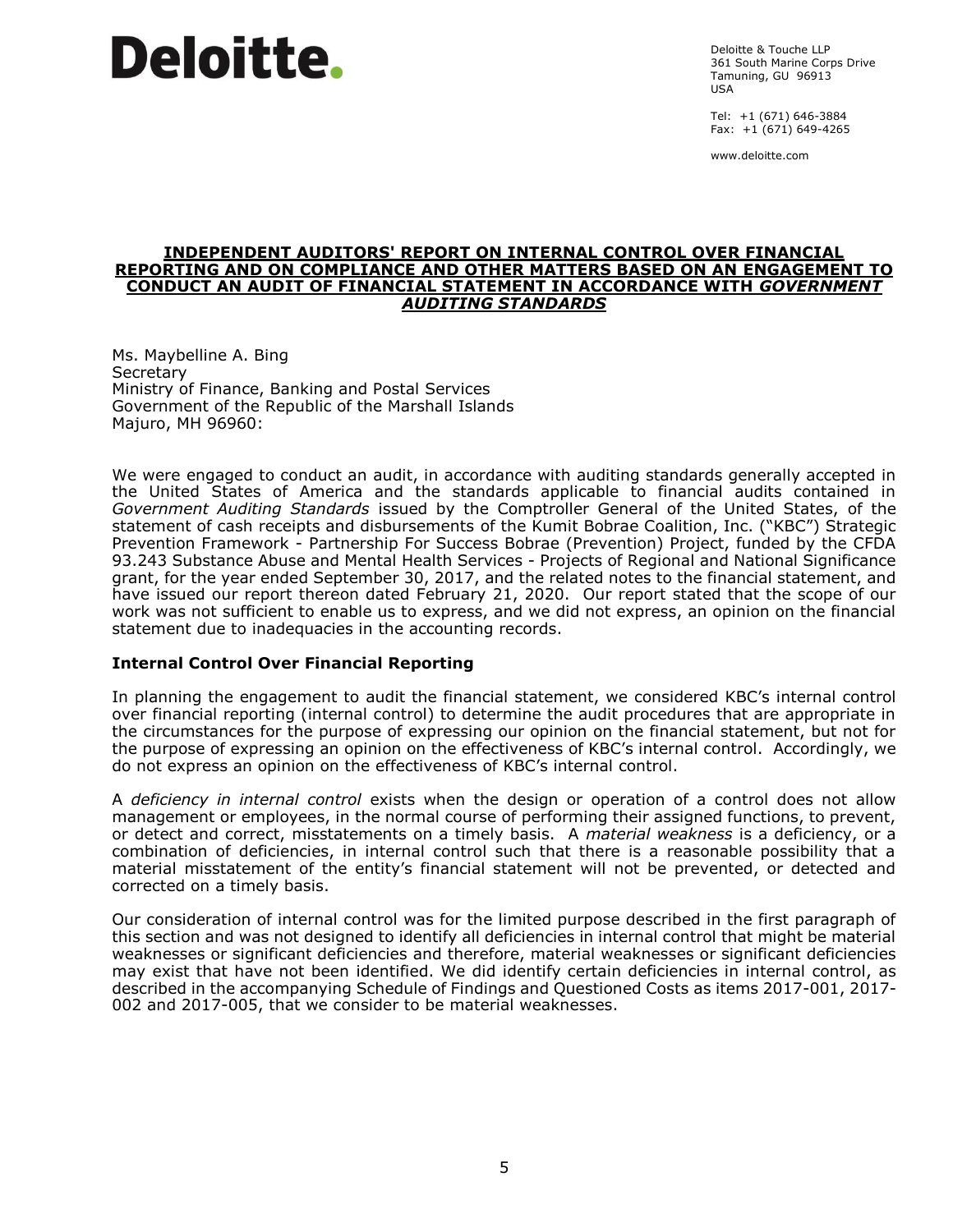## **Compliance and Other Matters**

As part of obtaining reasonable assurance about whether KBC's financial statement is free from material misstatement, we performed tests of its compliance with certain provisions of laws, regulations, contracts, and grant agreements, noncompliance with which could have a direct and material effect on the determination of financial statement amounts. However, providing an opinion on compliance with those provisions was not an objective of our audit, and accordingly, we do not express such an opinion. The results of our tests disclosed instances of noncompliance or other matters that are required to be reported under *Government Auditing Standards* and which are described in the accompanying Schedule of Findings and Questioned Costs as items 2017-002, 2017- 003, 2017-005 and 2017-006.

### **KBC's Response to Findings**

KBC's response to the findings identified in the engagement to audit the financial statement are described in the accompanying Corrective Action Plan. KBC's response was not subjected to the auditing procedures applied in the engagement to audit the financial statement and, accordingly, we express no opinion on it.

### **Purpose of this Report**

The purpose of this report is solely to describe the scope of our testing of internal control and compliance and the result of that testing, and not to provide an opinion on the effectiveness of the entity's internal control or on compliance. This report is an integral part of an engagement to conduct an audit in accordance with *Government Auditing Standards* in considering the entity's internal control and compliance. Accordingly, this communication is not suitable for any other purpose.

February 21, 2020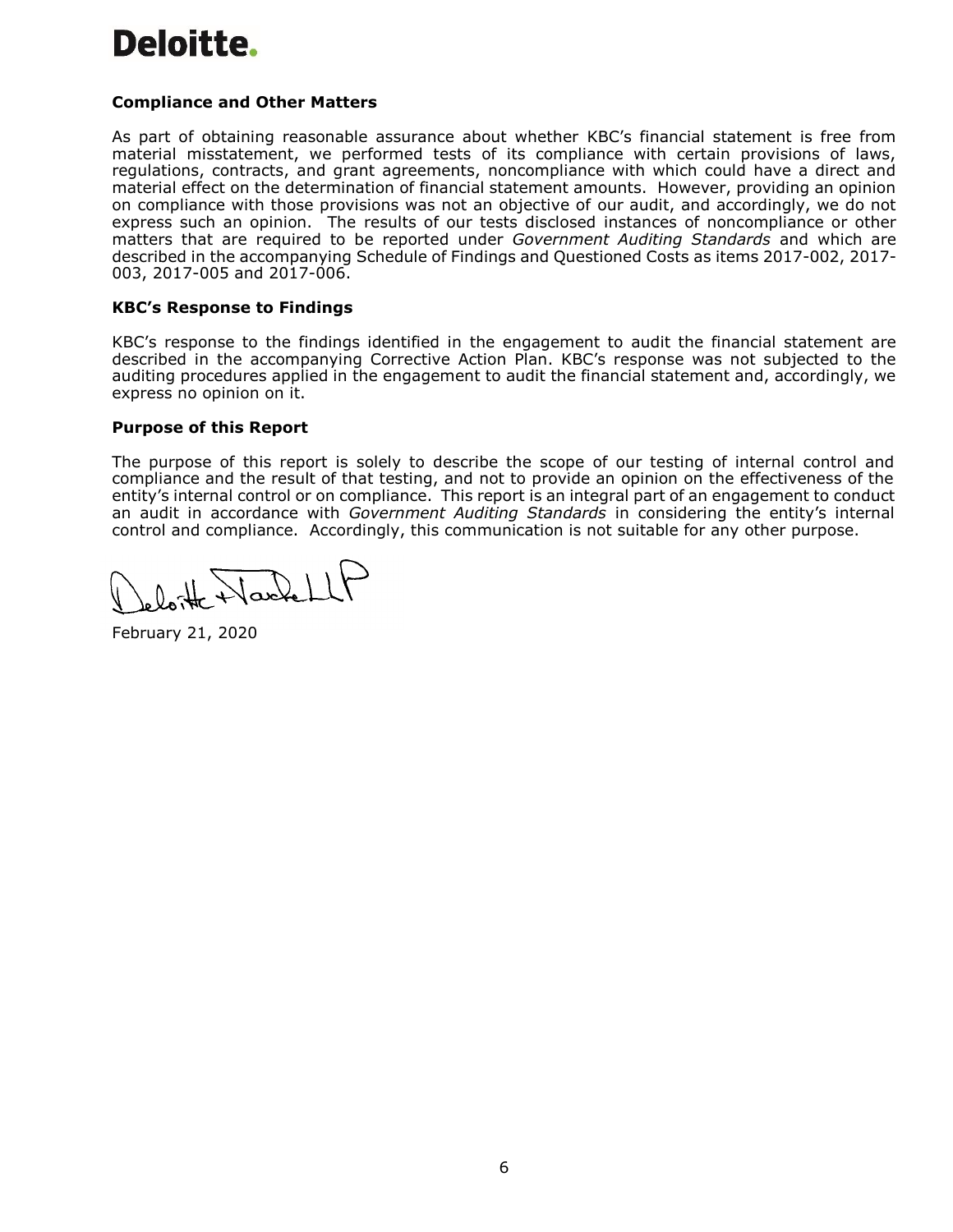

Deloitte & Touche LLP 361 South Marine Corps Drive Tamuning, GU 96913 USA

Tel: +1 (671) 646-3884 Fax: +1 (671) 649-4265

www.deloitte.com

### **INDEPENDENT AUDITORS' REPORT ON COMPLIANCE FOR THE SOLE MAJOR FEDERAL PROGRAM; REPORT ON INTERNAL CONTROL OVER COMPLIANCE; AND REPORT ON SCHEDULE OF EXPENDITURES OF FEDERAL AWARDS REQUIRED BY THE UNIFORM GUIDANCE**

Ms. Maybelline A. Bing **Secretary** Ministry of Finance, Banking and Postal Services Government of the Republic of the Marshall Islands Majuro, MH 96960:

### **Report on Compliance for the Sole Major Federal Program**

We have audited Kumit Bobrae Coalition Inc. (KBC's) compliance with the types of compliance requirements described in the *OMB Compliance Supplement* that could have a direct and material effect on KBC's sole major federal program for the year ended September 30, 2017. KBC's sole major federal program is CFDA 93.243 Substance Abuse and Mental Health Services - Projects of Regional and National Significance as identified in the summary of auditor's results section of the accompanying Schedule of Findings and Questioned Costs.

### *Management's Responsibility*

Management is responsible for compliance with federal statutes, regulations, and the terms and conditions of its federal awards applicable to its federal program.

### *Auditors' Responsibility*

Our responsibility is to express an opinion on compliance for KBC's sole major federal program based on our audit of the types of compliance requirements referred to above. We conducted our audit of compliance in accordance with auditing standards generally accepted in the United States of America; the standards applicable to financial audits contained in *Government Auditing Standards*, issued by the Comptroller General of the United States; and the audit requirements of Title 2 U.S. *Code of Federal Regulations* Part 200, *Uniform Administrative Requirements, Cost Principles, and Audit Requirements for Federal Awards* (Uniform Guidance). Those standards and the Uniform Guidance require that we plan and perform the audit to obtain reasonable assurance about whether noncompliance with the types of compliance requirements referred to above that could have a direct and material effect on a major federal program occurred. An audit includes examining, on a test basis, evidence about KBC's compliance with those requirements and performing such other procedures as we considered necessary in the circumstances.

We believe that our audit provides a reasonable basis for our qualified opinion on compliance for KBC's sole major federal program. However, our audit does not provide a legal determination of KBC's compliance.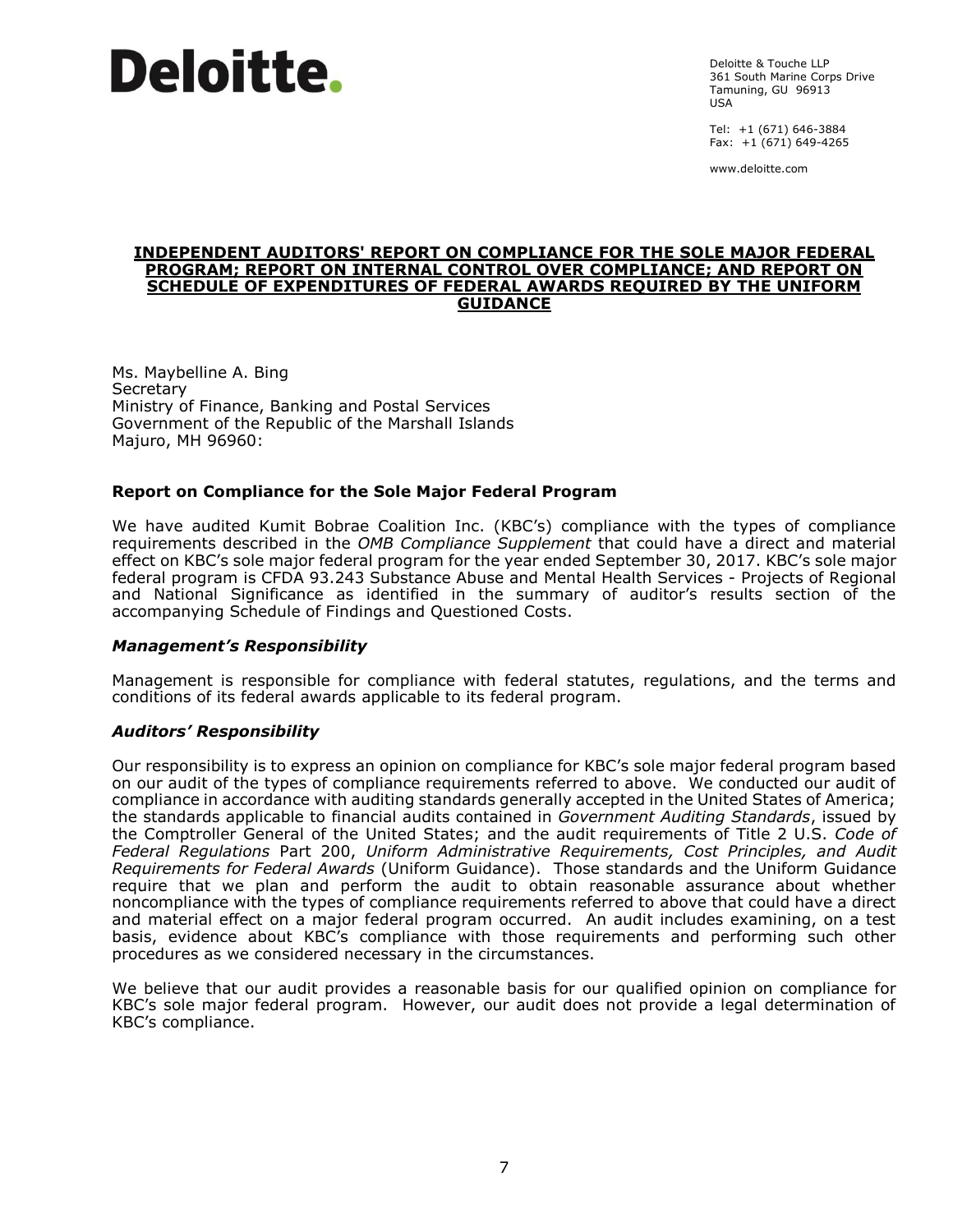## *Basis for Qualified Opinion on the Sole Major Federal Program*

As described in Findings 2017-001 through 2017-004 in the accompanying Schedule of Findings and Questioned Costs, KBC did not comply with requirements regarding the following for CFDA 93.243 Substance Abuse and Mental Health Services - Projects of Regional and National Significance:

| <b>Finding #</b> | <b>Compliance Requirement</b>            |
|------------------|------------------------------------------|
|                  |                                          |
| 2017-001         | Allowable Costs/Cost Principles          |
| 2017-002         | Equipment and Real Property Management   |
| 2017-003         | Procurement and Suspension and Debarment |
| 2017-004         | Reporting                                |

Compliance with such requirements is necessary, in our opinion, for KBC to comply with the requirements applicable to that program.

### *Qualified Opinion on the Sole Major Federal Program*

In our opinion, except for the noncompliance described in the Basis for Qualified Opinion paragraph, KBC complied, in all material respects, with the types of compliance requirements referred to above that could have a direct and material effect on the sole major federal program for the year ended September 30, 2017.

### *Other Matters*

KBC's response to the noncompliance findings identified in our audit is described in the accompanying Corrective Action Plan. KBC's response was not subjected to the auditing procedures applied in the audit of compliance and, accordingly, we express no opinion on the response.

### **Report on Internal Control Over Compliance**

Management of KBC is responsible for establishing and maintaining effective internal control over compliance with the types of compliance requirements referred to above. In planning and performing our audit of compliance, we considered KBC's internal control over compliance with the types of requirements that could have a direct and material effect on the sole major federal program to determine the auditing procedures that are appropriate in the circumstances for the purpose of expressing an opinion on compliance for the sole major federal program and to test and report on internal control over compliance in accordance with the Uniform Guidance, but not for the purpose of expressing an opinion on the effectiveness of internal control over compliance. Accordingly, we do not express an opinion on the effectiveness of KBC's internal control over compliance.

A *deficiency in internal control over compliance* exists when the design or operation of a control over compliance does not allow management or employees, in the normal course of performing their assigned functions, to prevent, or detect and correct, noncompliance with a type of compliance requirement of a federal program on a timely basis. A *material weakness in internal control over compliance* is a deficiency, or combination of deficiencies, in internal control over compliance, such that there is reasonable possibility that material noncompliance with a type of compliance requirement of a federal program will not be prevented, or detected and corrected, on a timely basis.

Our consideration of internal control over compliance was for the limited purpose described in the first paragraph of this section and was not designed to identify all deficiencies in internal control over compliance that might be material weaknesses or significant deficiencies and therefore, material weaknesses or significant deficiencies may exist that have not been identified. We did identify certain deficiencies in internal control over compliance, as described in the accompanying Schedule of Findings and Questioned Costs as items 2017-001 through 2017-004, that we consider to be material weaknesses.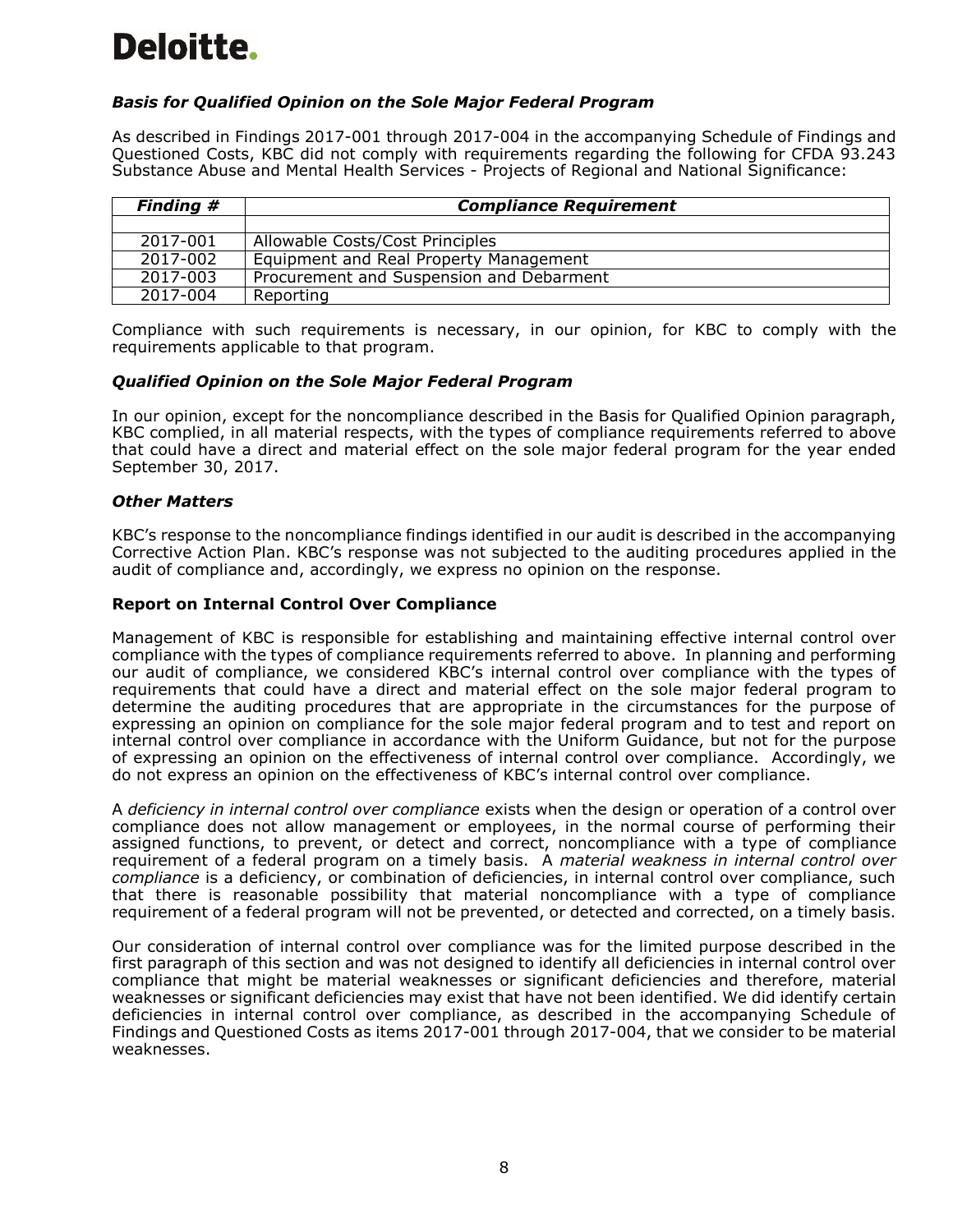KBC's response to the internal control over compliance findings identified in our audit is described in the accompanying Corrective Action Plan. KBC's response was not subjected to the auditing procedures applied in the audit of compliance and, accordingly, we express no opinion on the response.

The purpose of this report on internal control over compliance is solely to describe the scope of our testing of internal control over compliance and the results of that testing based on the requirements of the Uniform Guidance. Accordingly, this report is not suitable for any other purpose.

## **Report on Schedule of Expenditures of Federal Awards Required by the Uniform Guidance**

We were engaged to audit the statement of cash receipts and disbursements of the KBC Strategic Prevention Framework - Partnership For Success Bobrae (Prevention) Project, funded by the CFDA 93.243 Substance Abuse and Mental Health Services - Projects of Regional and National Significance grant, for the year ended September 30, 2017, and have issued our report thereon dated February 21, 2020. Our report stated that the scope of our work was not sufficient to enable us to express, and we did not express, an opinion on the financial statement due to inadequacies in the accounting records. The accompanying Schedule of Expenditures of Federal Awards is presented for purposes of additional analysis as required by the Uniform Guidance and is not a required part of the financial statement. Such information is the responsibility of management and was derived from and relates directly to the underlying accounting and other records used to prepare the financial statement. The information has been subjected to the auditing procedures applied in the engagement to audit the financial statement and certain additional procedures, including comparing and reconciling such information directly to the underlying accounting and other records used to prepare the financial statement or to the financial statement itself, and other additional procedures in accordance with auditing standards generally accepted in the United States of America. Because of the inadequacies in the accounting records, the scope of our work was not sufficient to enable us to express, and we do not express, an opinion on the Schedule of Expenditures of Federal Awards in relation to the financial statement as a whole.

loite Nachel

February 21, 2020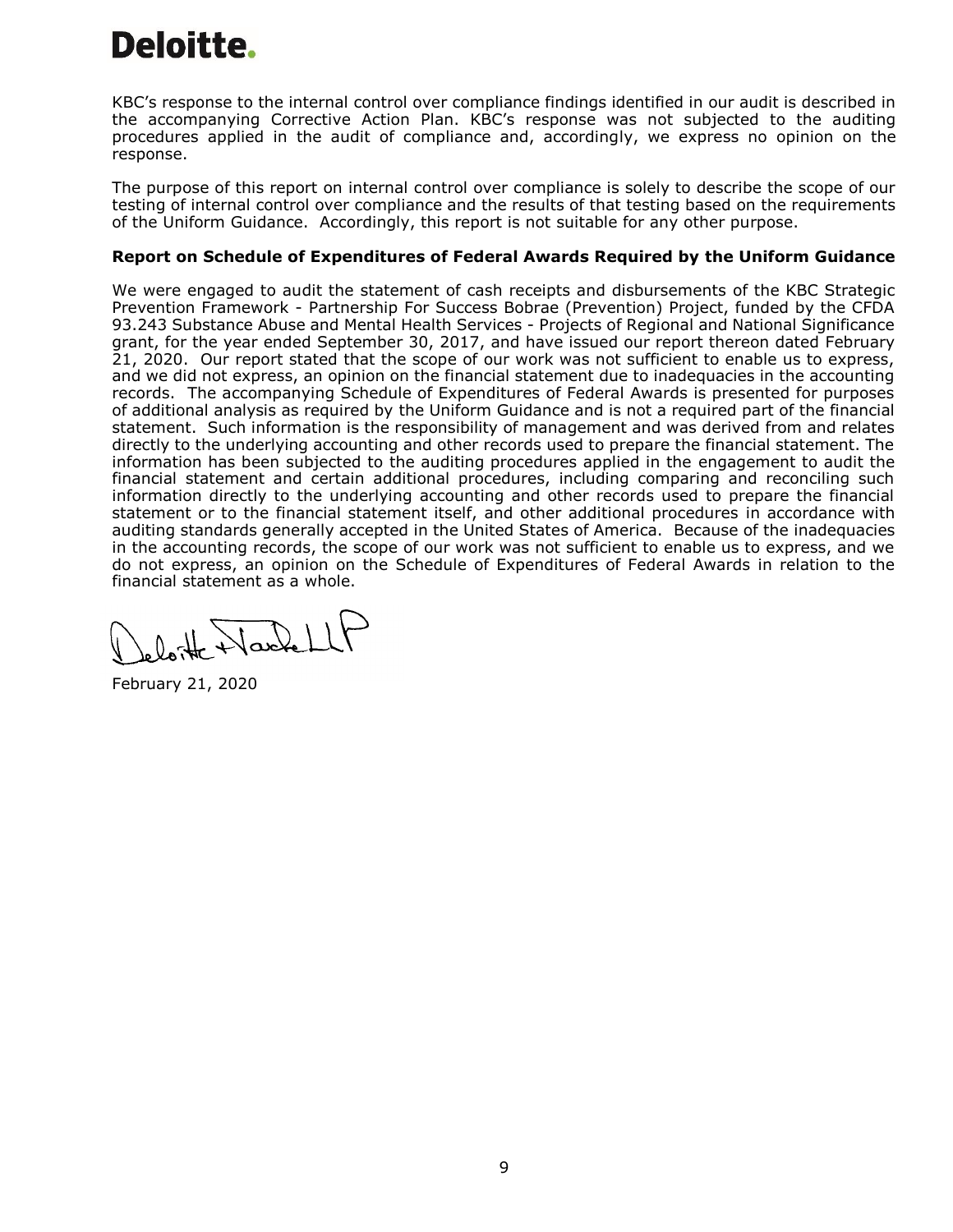Schedule of Expenditures of Federal Awards Year Ended September 30, 2017

| <b>Federal CFDA</b><br>Number | Pass-Through<br>Entity<br>Identifying<br>Number | Federal<br>Expenditures |
|-------------------------------|-------------------------------------------------|-------------------------|
|                               |                                                 |                         |
|                               |                                                 |                         |
| 93.243                        | MI-16-1104                                      | \$1,148,121             |
|                               |                                                 |                         |

See accompanying notes to schedule of expenditures of federal awards.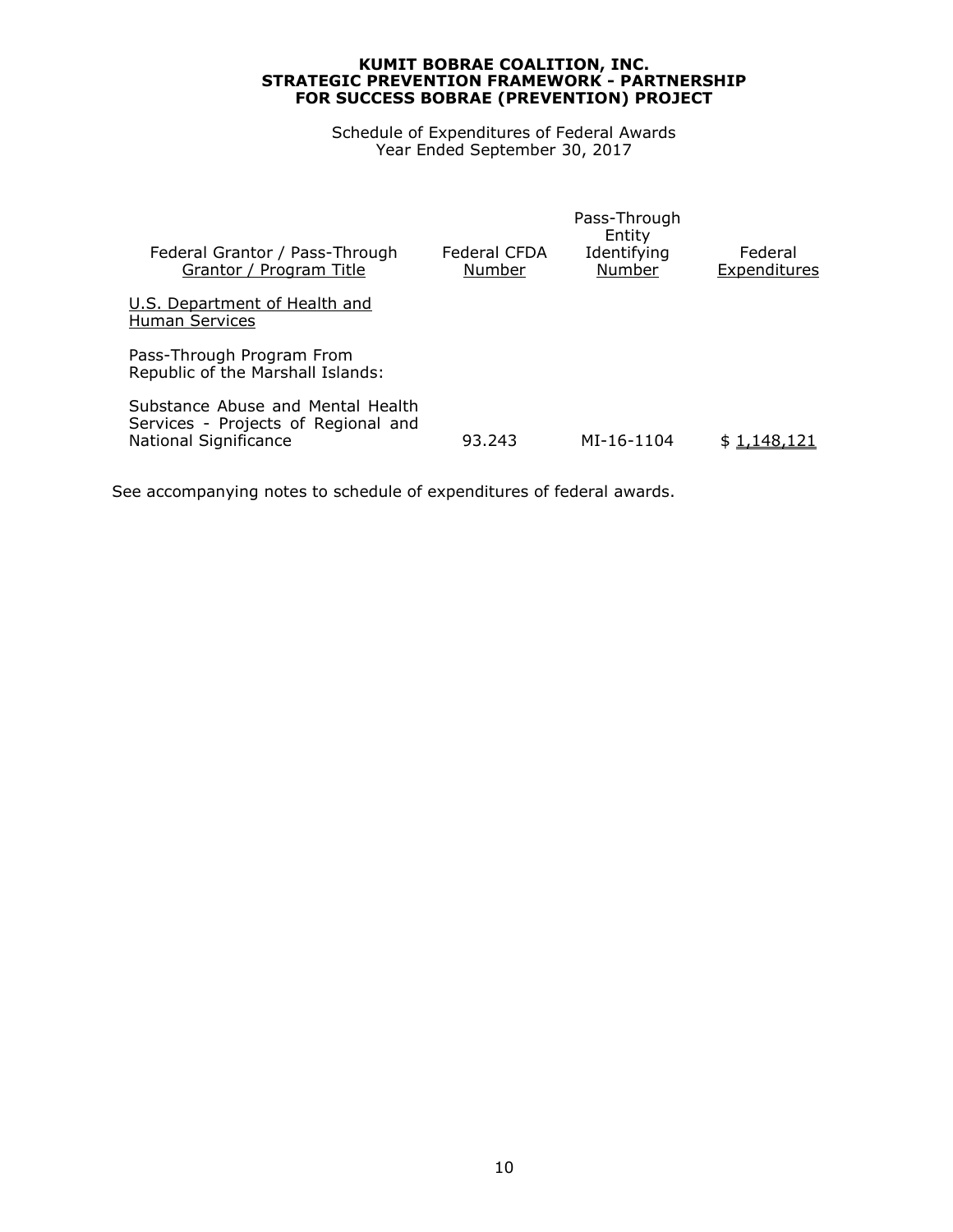### Notes to Schedule of Expenditures of Federal Awards Year Ended September 30, 2017

### (1) Organization

The Republic of the Marshall Islands (RepMar) Office of Single State Agency (RMISSA) within RepMar's Ministry of Health and Human Services is the government organization responsible for planning, organizing, delivering, and monitoring critical mental health and substance use disorder services in the Marshall Islands. The U.S. Department of Health and Human Services through its Substance Abuse and Mental Health Services Administration (SAMHSA) has awarded the Strategic Prevention Framework - Partnership For Success (SPF PFS) grant, CFDA 93.243 Substance Abuse and Mental Health Services - Projects of Regional and National Significance, to the RMISSA. The RMISSA has, in turn, entered into various sub-recipient agreements with community-based nonprofit organizations to administer these grant funds. The operations of the RMISSA are overseen by a Program Director within RepMar's Ministry of Health and Human Services.

Kumit Bobrae Coalition, Inc. ("KBC") is a community-based nonprofit organization incorporated under the laws of the Republic of the Marshall Islands in March 2011. KBC has 7 coalitions throughout the Marshall Islands and is delegated by a seven-member Board of Directors committee. The Board of Directors is comprised of the chairs from each of the 7 coalition communities.

In 2015, the RMISSA entered into a sub-recipient agreement with KBC to administer the SPF PFS grant for a period of five years for the purpose of implementing the RMI Bobrae Project (Substance Abuse Prevention).

### (2) Basis of Presentation

The accompanying Schedule of Expenditures of Federal Awards (the Schedule) includes the federal grant activity of KBC under a program of the federal government for the year ended September 30, 2017. The information in this Schedule is presented in accordance with the requirements of Title 2 U.S. *Code of Federal Regulations* Part 200, *Uniform Administrative Requirements, Cost Principles, and Audit Requirements for Federal Awards* (Uniform Guidance). Because the Schedule presents only a selected portion of the operations of KBC, it is not intended to and does not present the financial position, changes in net position, or cash flows of KBC.

### (3) Summary of Significant Accounting Policies

Expenditures reported on the Schedule are reported on the cash-basis of accounting, which is a comprehensive basis of accounting other than accounting principles generally accepted in the United States of America (GAAP). The cash-basis of accounting differs from GAAP primarily because expenditures are recorded when paid rather than when incurred. Such expenditures are recognized following the cost principles contained in the Uniform Guidance, wherein certain types of expenditures are not allowable or are limited as to reimbursement. The pass-through entity identifying number is presented where available. KBC has not elected to use the 10 percent de minimis indirect cost rate allowed under the Uniform Guidance.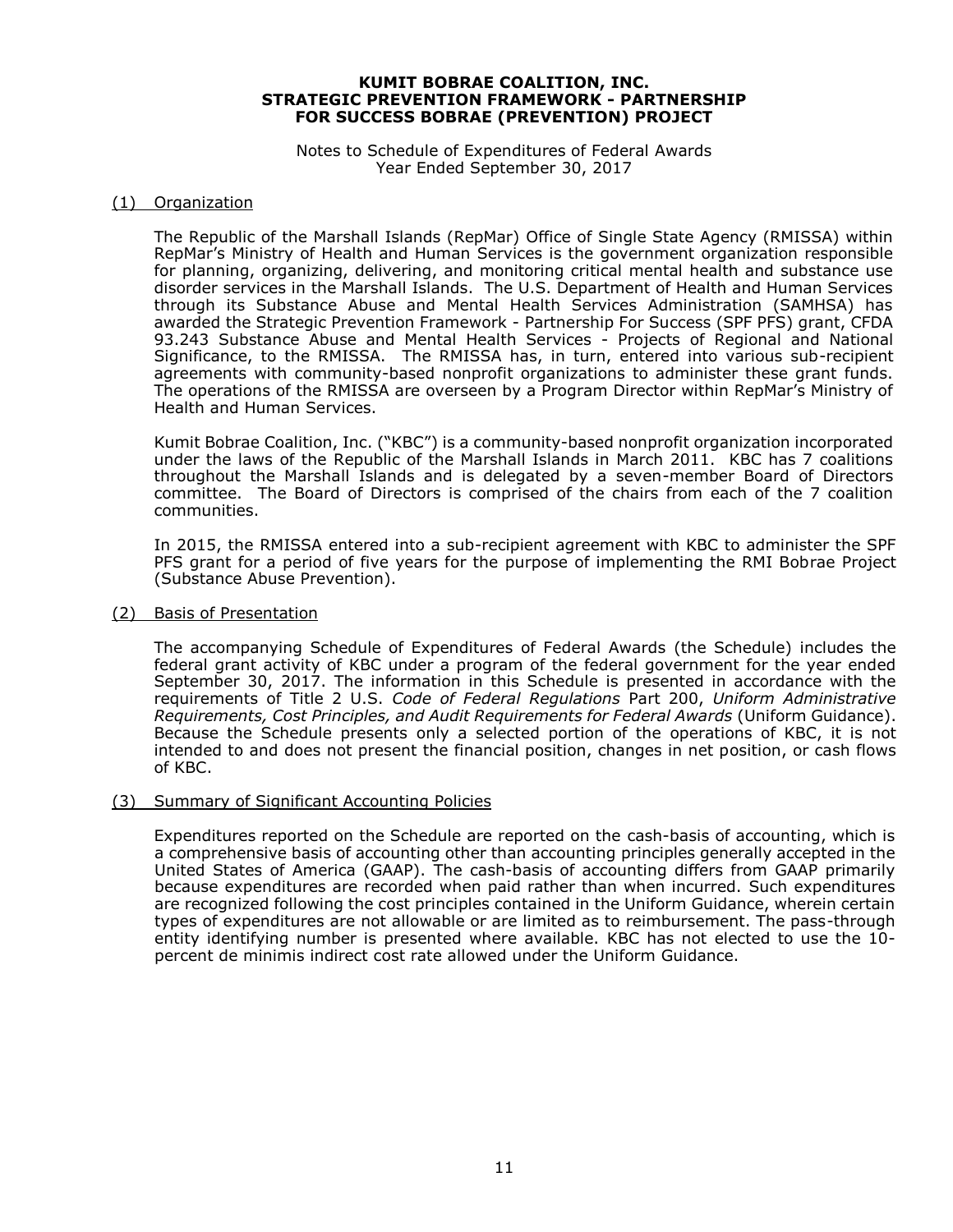Schedule of Findings and Questioned Costs Year Ended September 30, 2017

# **Section I - Summary of Auditor's Results**

### *Financial Statements*

|    | 1. Type of report the auditor issued on whether the financial statement<br>audited was prepared in accordance with a comprehensive basis<br>of accounting other than GAAP: | <b>Disclaimer</b> |  |  |  |  |  |
|----|----------------------------------------------------------------------------------------------------------------------------------------------------------------------------|-------------------|--|--|--|--|--|
|    | Internal control over financial reporting:                                                                                                                                 |                   |  |  |  |  |  |
| 2. | Material weakness(es) identified?                                                                                                                                          | Yes               |  |  |  |  |  |
| 3. | Significant deficiency(ies) identified?                                                                                                                                    | None reported     |  |  |  |  |  |
| 4. | Noncompliance material to financial statement noted?                                                                                                                       | Yes               |  |  |  |  |  |
|    | <b>Federal Awards</b>                                                                                                                                                      |                   |  |  |  |  |  |
|    | Internal control over the sole major federal program:                                                                                                                      |                   |  |  |  |  |  |
| 5. | Material weakness(es) identified?                                                                                                                                          | Yes               |  |  |  |  |  |
| 6. | Significant deficiency(ies) identified?<br>None reported                                                                                                                   |                   |  |  |  |  |  |
| 7. | Type of auditors' report issued on compliance for the sole major<br>federal program:<br>Qualified                                                                          |                   |  |  |  |  |  |
|    | 8. Any audit findings disclosed that are required to be reported in<br>accordance with 2 CFR 200.516(a)?<br>Yes                                                            |                   |  |  |  |  |  |
|    | 9. Identification of the sole major federal program:                                                                                                                       |                   |  |  |  |  |  |
|    | CFDA#<br>Name of Federal Program                                                                                                                                           |                   |  |  |  |  |  |
|    | Substance Abuse and Mental Health Services -<br>93.243<br>Projects of Regional and National Significance                                                                   |                   |  |  |  |  |  |
|    | 10. Dollar threshold used to distinguish between Type A and Type B<br>Programs:                                                                                            | \$750,000         |  |  |  |  |  |
|    | Auditee qualified as low-risk auditee?<br>11.<br>No                                                                                                                        |                   |  |  |  |  |  |

# **Section II - Financial Statement Findings**

| Finding<br>Number | Findings                                 |
|-------------------|------------------------------------------|
| 2017-001          | Cash Disbursements                       |
| 2017-002          | Capital Assets                           |
| 2017-003          | Procurement and Suspension and Debarment |
| 2017-005          | Accounting Policies and Procedures       |
| 2017-006          | Conflict of Interest Policy              |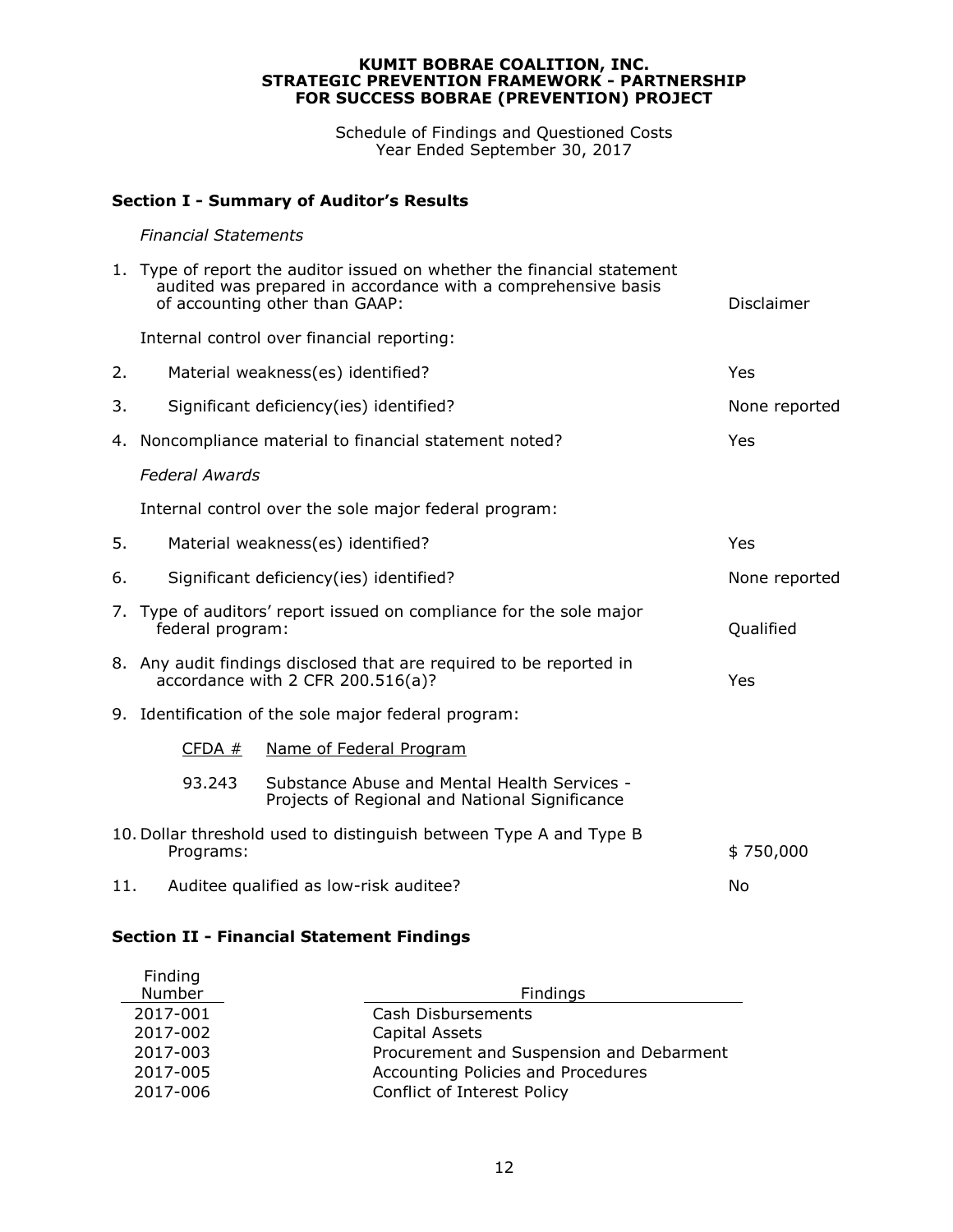Schedule of Findings and Questioned Costs, Continued Year Ended September 30, 2017

# **Section III - Federal Award Findings and Questioned Costs**

| Finding<br>Number | CFDA#  | Findings                                 | Questioned<br>Costs |
|-------------------|--------|------------------------------------------|---------------------|
| 2017-001          | 93.243 | Allowable Costs/Cost Principles          | \$318,096           |
| 2017-002          | 93.243 | Equipment and Real Property Management   | -                   |
| 2017-003          | 93.243 | Procurement and Suspension and Debarment | 44,924              |
| 2017-004          | 93.243 | Reporting                                |                     |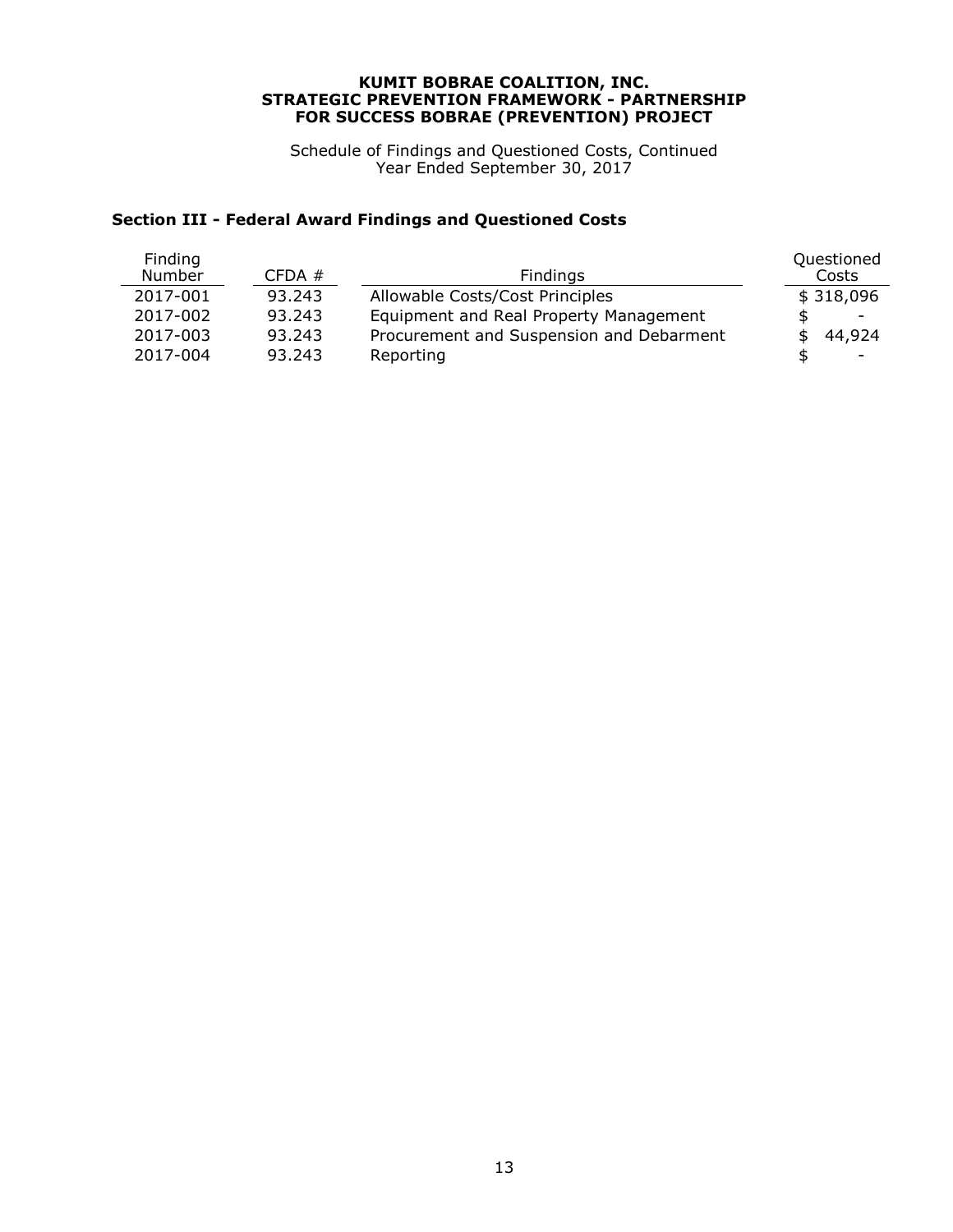Schedule of Findings and Questioned Costs, Continued Year Ended September 30, 2017

| Finding No.:<br>Pass-Through Entity: | 2017-001<br>Republic of the Marshall Islands                             |
|--------------------------------------|--------------------------------------------------------------------------|
| Federal Agency:                      | U.S. Department of Health and Human Services                             |
| CFDA Program:                        | 93.243 Substance Abuse and Mental Health Services - Projects of Regional |
|                                      | and National Significance                                                |
| Federal Award No.:                   | 5U79SP020711-03                                                          |
| <b>Questioned Costs:</b>             | \$318,096                                                                |
| Area:                                | Allowable Costs/Cost Principles<br>Cash Disbursements                    |

Criteria: Federal program expenditures should be in accordance with allowable costs/cost principles requirements and should be directly related to, and in accordance with, program intent and objectives.

Condition # 1: Of \$632,767 in non-payroll program expenditures, sixty (60) items totaling \$259,714 were tested, of which the following exceptions were noted:

|                |           | <b>Questioned</b> |               |           | <b>Questioned</b> |
|----------------|-----------|-------------------|---------------|-----------|-------------------|
| <u>Item #</u>  | Check $#$ | Cost              | <u>Item #</u> | Check $#$ | Cost              |
| 1              | 4499      | \$<br>20,000      | 20            | 5183      | \$<br>350         |
| $\overline{2}$ | 3883      | \$<br>280         | 21            | 5191      | \$<br>350         |
| 3              | 4838      | \$<br>23,995      | 22            | 4997      | \$<br>250         |
| 4              | 4867      | \$<br>23,995      | 23            | 4994      | \$<br>250         |
| 5              | 4738      | \$<br>316         | 24            | 4746      | \$<br>500         |
| 6              | 5353      | \$<br>99          | 25            | 5102      | \$<br>350         |
| 7              | 5214      | \$<br>386         | 26            | 5186      | \$<br>350         |
| 8              | 4984      | \$<br>64          | 27            | 5359      | \$<br>875         |
| 9              | 4870      | \$<br>125         | 28            | 4930      | \$<br>80          |
| 10             | 5677      | \$<br>78          | 29            | 3987      | \$<br>2,534       |
| 11             | 4820      | \$<br>23,995      | 30            | 5527      | \$<br>840         |
| 12             | 4800      | \$<br>15,303      | 31            | 4875      | \$<br>54          |
| 13             | 4865      | \$<br>80,000      | 32            | 3907      | \$<br>245         |
| 14             | 4002      | \$<br>1,798       | 33            | 5688      | \$<br>2,074       |
| 15             | 4277      | \$<br>913         | 34            | 3986      | \$<br>600         |
| 16             | 4478      | \$<br>479         | 35            | 5760      | \$<br>80          |
| 17             | 3985      | \$<br>242         | 36            | 4755      | \$<br>1,258       |
| 18             | 4888      | \$<br>126         | 37            | 5654      | \$<br>210         |
| 19             | 4528      | \$<br>1,595       | 38            | 3999      | \$<br>1,701       |
|                |           |                   | 39            | 4524      | \$<br>24,995      |
|                |           |                   |               |           | \$231,735         |

For item # 1, the expenditure pertained to a grant given to a church that was directed and approved by the SSA office. The nature of the expenditure was not evident as to whether such meets program objectives.

For item # 2, no check file, including the related invoice/supplier statement or equivalent document, purchase order, and purchase requisition, was provided.

For item #s 3 through 11, no vendor invoices or other third-party documents were provided.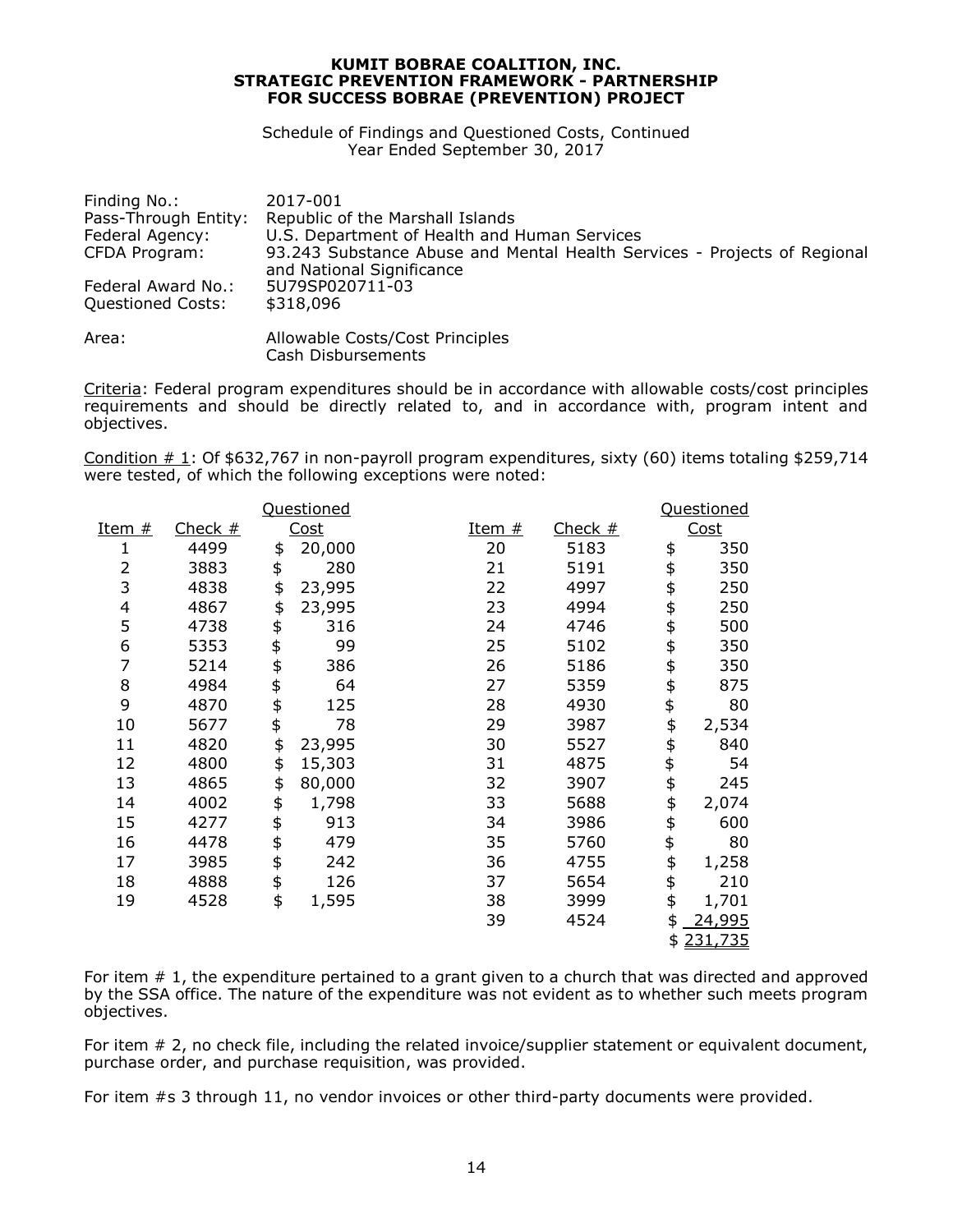Schedule of Findings and Questioned Costs, Continued Year Ended September 30, 2017

| Finding No.:             | 2017-001, Continued                                                      |
|--------------------------|--------------------------------------------------------------------------|
| Pass-Through Entity:     | Republic of the Marshall Islands                                         |
| Federal Agency:          | U.S. Department of Health and Human Services                             |
| CFDA Program:            | 93.243 Substance Abuse and Mental Health Services - Projects of Regional |
|                          | and National Significance                                                |
| Federal Award No.:       | 5U79SP020711-03                                                          |
| <b>Questioned Costs:</b> | \$318,096                                                                |
| Area:                    | Allowable Costs/Cost Principles                                          |
|                          | Cash Disbursements                                                       |

### Condition # 1, Continued:

For item #s 12 through 19, no supporting purchase requisitions and/or purchase orders were provided. Furthermore, item #s 13 through 19 were program expenditures totaling \$85,153 for goods and services purchased from two related-party vendors. Item  $# 13$  pertains to the acquisition of promotional supplies such as pens, rubber bracelets, mugs, shirts, etc. for an annual conference. No receiving report was provided to ascertain if promotional supplies were received.

For item #s 20 through 26, no boarding passes or trip reports were provided to evidence that travel occurred.

For item #s 27 and 28, the expenditures pertained to participant support costs for which no underlying documentation, such as contracts or equivalent to support the hourly pay rate, were provided.

For item #s 29 through 38, no approving or certifying signature on the purchase requisitions or purchase orders was evident. Item  $# 34$  pertains to the acquisition of a washing machine as a prize giveaway for a sports club community league.

For item #s 3, 4, 11 and 39, the expenditures pertained to the acquisition of vehicles for which no specific grantor approval was evident.

Condition # 2: Of \$458,737 in payroll program expenditures, sixty (60) items totaling \$47,163 were tested, of which the following exceptions were noted:

|                |           |             | Questioned  |          |           |           | Questioned |
|----------------|-----------|-------------|-------------|----------|-----------|-----------|------------|
| Item $#$       | Check $#$ | Amount      | Cost        | Item $#$ | Check $#$ | Amount    | Cost       |
|                | 3894      | \$<br>159   | \$<br>159   | 15       | 5303      | \$<br>149 | \$<br>149  |
| $\overline{2}$ | 4184      | \$<br>291   | \$<br>291   | 16       | 4268      | \$<br>200 | \$<br>200  |
| 3              | 4144      | \$<br>342   | \$<br>342   | 17       | 4794      | \$<br>80  | \$<br>80   |
| 4              | 4750      | \$<br>849   | \$<br>849   | 18       | 5270      | \$<br>102 | \$<br>102  |
| 5              | 5360      | \$<br>768   | \$<br>768   | 19       | 3935      | \$<br>132 | \$<br>132  |
| 6              | 5202      | \$<br>2,266 | \$<br>2,266 | 20       | 3830      | \$<br>64  | \$<br>64   |
|                | 5637      | \$<br>258   | \$<br>160   | 21       | 4281      | \$<br>720 | \$<br>720  |
| 8              | 3874      | \$<br>150   | \$<br>150   | 22       | 4115      | \$<br>396 | \$<br>396  |
| 9              | 5280      | \$<br>346   | \$<br>346   | 23       | 4732      | \$<br>160 | \$<br>160  |
| 10             | 5432      | \$<br>593   | \$<br>593   | 24       | 5607      | \$<br>210 | \$<br>210  |
| 11             | 5805      | \$<br>693   | \$<br>693   | 25       | 4395      | \$<br>500 | \$<br>500  |
| 12             | 4598      | \$<br>502   | \$<br>502   | 26       | 5733      | \$<br>60  | \$<br>60   |
| 13             | 5224      | \$<br>168   | \$<br>168   | 27       | 5609      | \$<br>570 | \$<br>570  |
| 14             | 4354      | \$<br>480   | \$<br>480   | 28       | 4937      | \$<br>242 | \$<br>242  |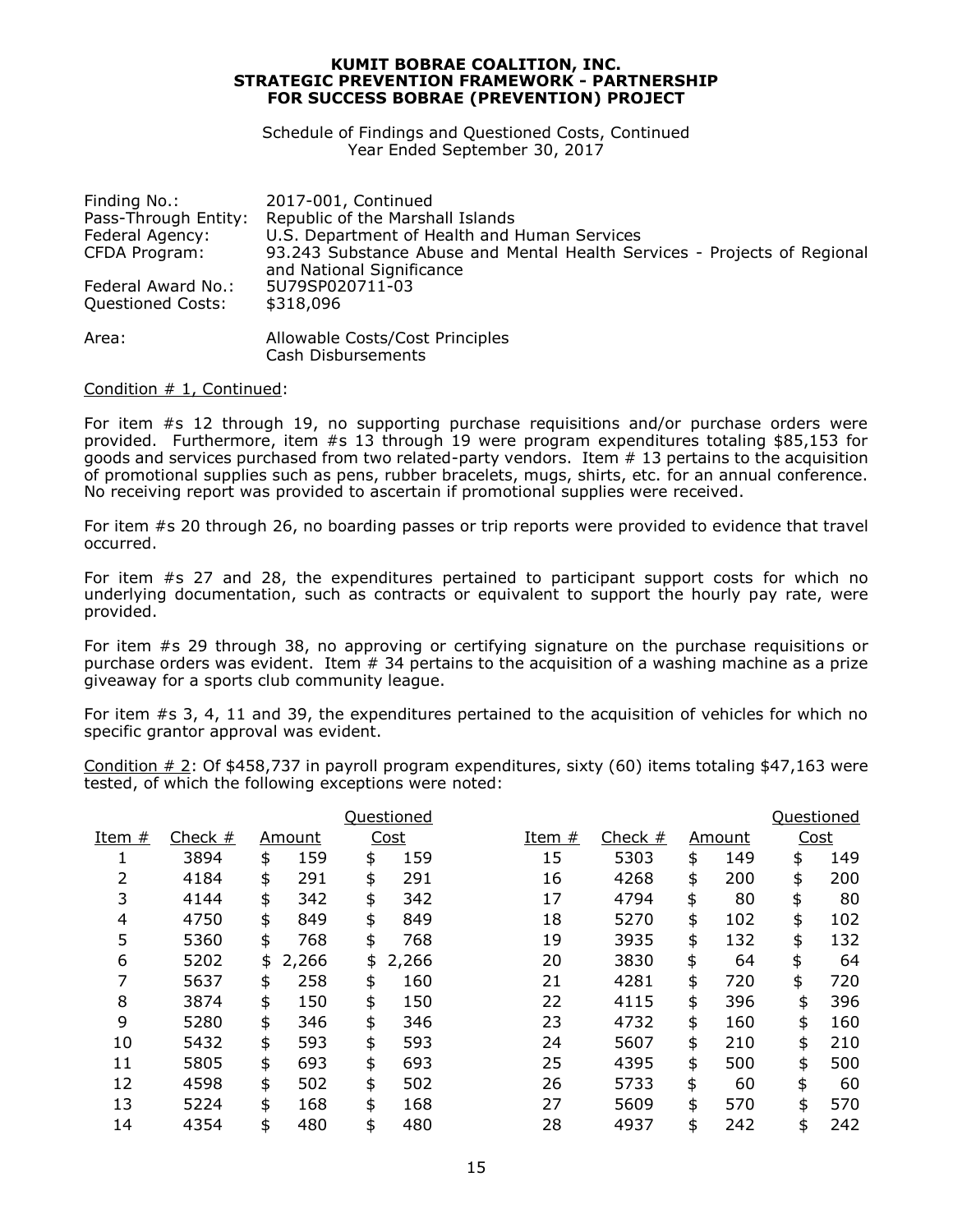### Schedule of Findings and Questioned Costs, Continued Year Ended September 30, 2017

| Finding No.:         | 2017-001, Continued                                                                                   |
|----------------------|-------------------------------------------------------------------------------------------------------|
| Pass-Through Entity: | Republic of the Marshall Islands                                                                      |
| Federal Agency:      | U.S. Department of Health and Human Services                                                          |
| CFDA Program:        | 93.243 Substance Abuse and Mental Health Services - Projects of Regional<br>and National Significance |
| Federal Award No.:   | 5U79SP020711-03                                                                                       |
| Questioned Costs:    | \$318,096                                                                                             |
| Area:                | Allowable Costs/Cost Principles                                                                       |

Cash Disbursements

### Condition # 2, Continued:

|          |           |             | Questioned  |        |         |           | Questioned |
|----------|-----------|-------------|-------------|--------|---------|-----------|------------|
| Item $#$ | Check $#$ | Amount      | Cost        | Item # | Check # | Amount    | Cost       |
| 29       | 4521      | \$<br>45    | \$<br>45    | 36     | 4773    | \$<br>206 | \$<br>30   |
| 30       | 5566      | \$<br>130   | \$<br>130   | 37     | 4251    | \$<br>200 | \$<br>20   |
| 31       | 4969      | \$<br>75    | \$<br>75    | 38     | 3867    | \$<br>107 | \$<br>8    |
| 32       | 5564      | \$<br>300   | \$<br>300   | 39     | 5158    | \$<br>158 | \$<br>158  |
| 33       | 5276      | \$<br>7,450 | \$<br>1,490 | 40     | 5066    | \$<br>48  | \$<br>48   |
| 34       | 5731      | \$<br>210   | \$<br>31    | 41     | 3866    | \$<br>187 | \$<br>187  |
| 35       | 4797      | \$<br>351   | \$<br>13    | 42     | 5627    | \$<br>214 | \$<br>214  |
|          |           |             |             |        |         | \$21,131  | \$14,101   |

For item #s 1 through 3, no check files pertaining to participant support costs were provided.

For item #s 4 through 16, no contract/PAF and/or timesheet of the employees were provided.

For item #s 17 through 32, the expenditures pertained to participant support costs for which no underlying documentation, such as contracts or equivalent to support the hourly pay rate, were provided.

For item #s 33 through 38, employee net pay was incorrectly calculated, and the employee timesheet was manually prepared. Furthermore, item  $# 33$  for program expenditures of \$7,450 represented compensation costs for the RMISSA Program Director.

For item #s 39 through 42, there was no approving signature on the employee timesheets.

Condition # 3: During the year ended September 30, 2017, the construction of a seawall at the Rita KBC Center office was completed, which included expenditures for supplies and materials totaling \$4,916 and \$43,974 for participant support costs. Furthermore, other construction-related activities for a Woja Project occurred, which included expenditures totaling \$13,764 for supplies and materials and \$11,253 for participant support costs. No specific grantor approval for these construction activities was evident. The total participant support costs of \$73,907 include \$1,647 that are reported in Condition  $\#$  2 above as item  $\#$ s 1 through 3, 24, 27 and 31, resulting in questioned costs of \$72,260 presented at this condition.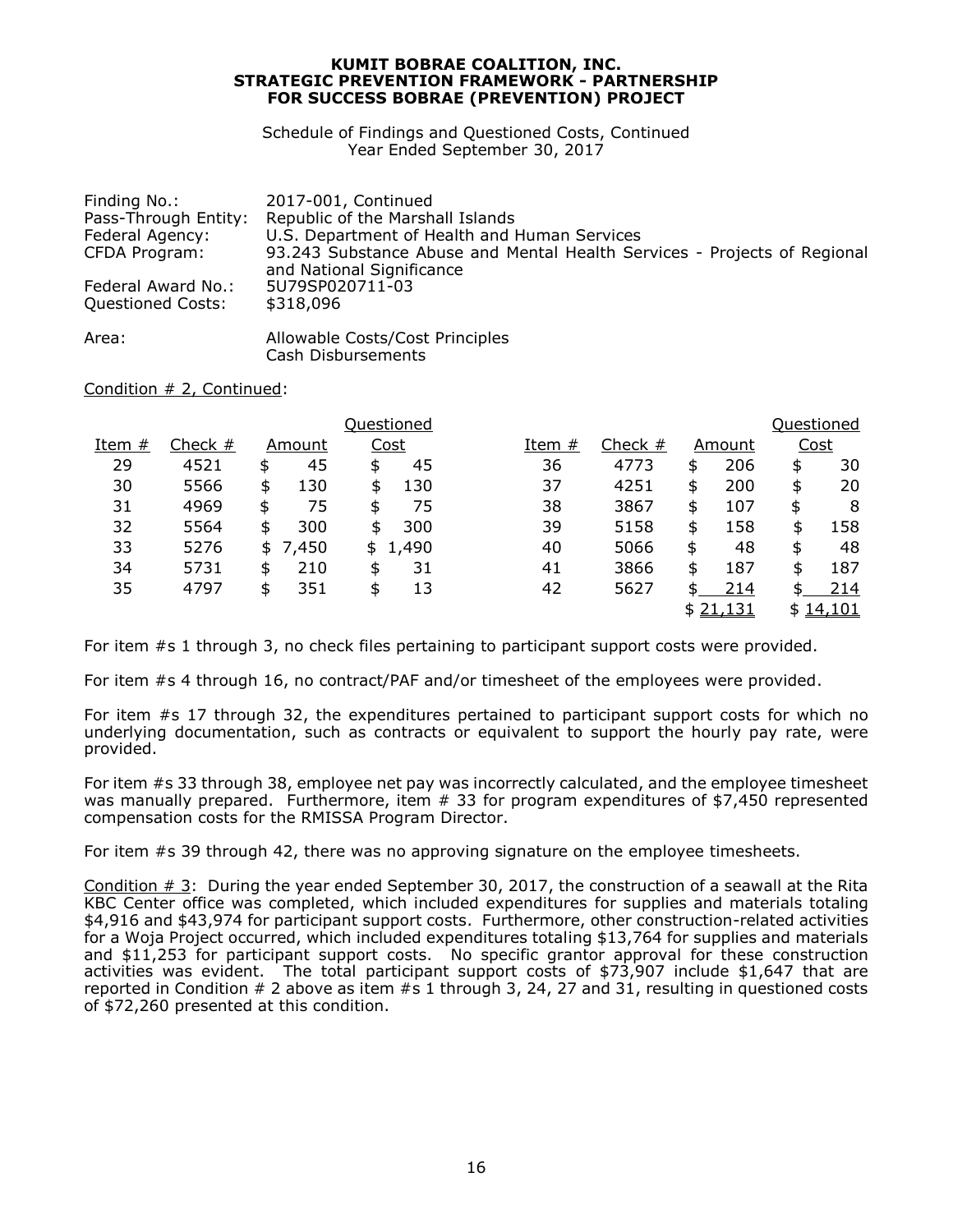Schedule of Findings and Questioned Costs, Continued Year Ended September 30, 2017

| Finding No.:             | 2017-001, Continued                                                      |
|--------------------------|--------------------------------------------------------------------------|
| Pass-Through Entity:     | Republic of the Marshall Islands                                         |
| Federal Agency:          | U.S. Department of Health and Human Services                             |
| CFDA Program:            | 93.243 Substance Abuse and Mental Health Services - Projects of Regional |
|                          | and National Significance                                                |
| Federal Award No.:       | 5U79SP020711-03                                                          |
| <b>Questioned Costs:</b> | \$318,096                                                                |
| Area:                    | Allowable Costs/Cost Principles<br>Cash Disbursements                    |

Cause: KBC lacks internal controls over the required attendant documentation to substantiate that expenditures charged are directly related to the program and are in accordance with program intent and objectives.

Effect: KBC is in noncompliance with allowable costs/cost principles requirements. Accordingly, questioned costs of \$318,096 result. Furthermore, due to inadequacies in the accounting records, we are unable to form an opinion on the financial statements.

Identification as a Repeat Finding: Finding 2016-001

Recommendation: KBC management should establish and implement internal control policies and procedures over recordkeeping so that expenditures are evidenced by documentation to substantiate that the expenditures directly relate to and are in accordance with program intent and objectives.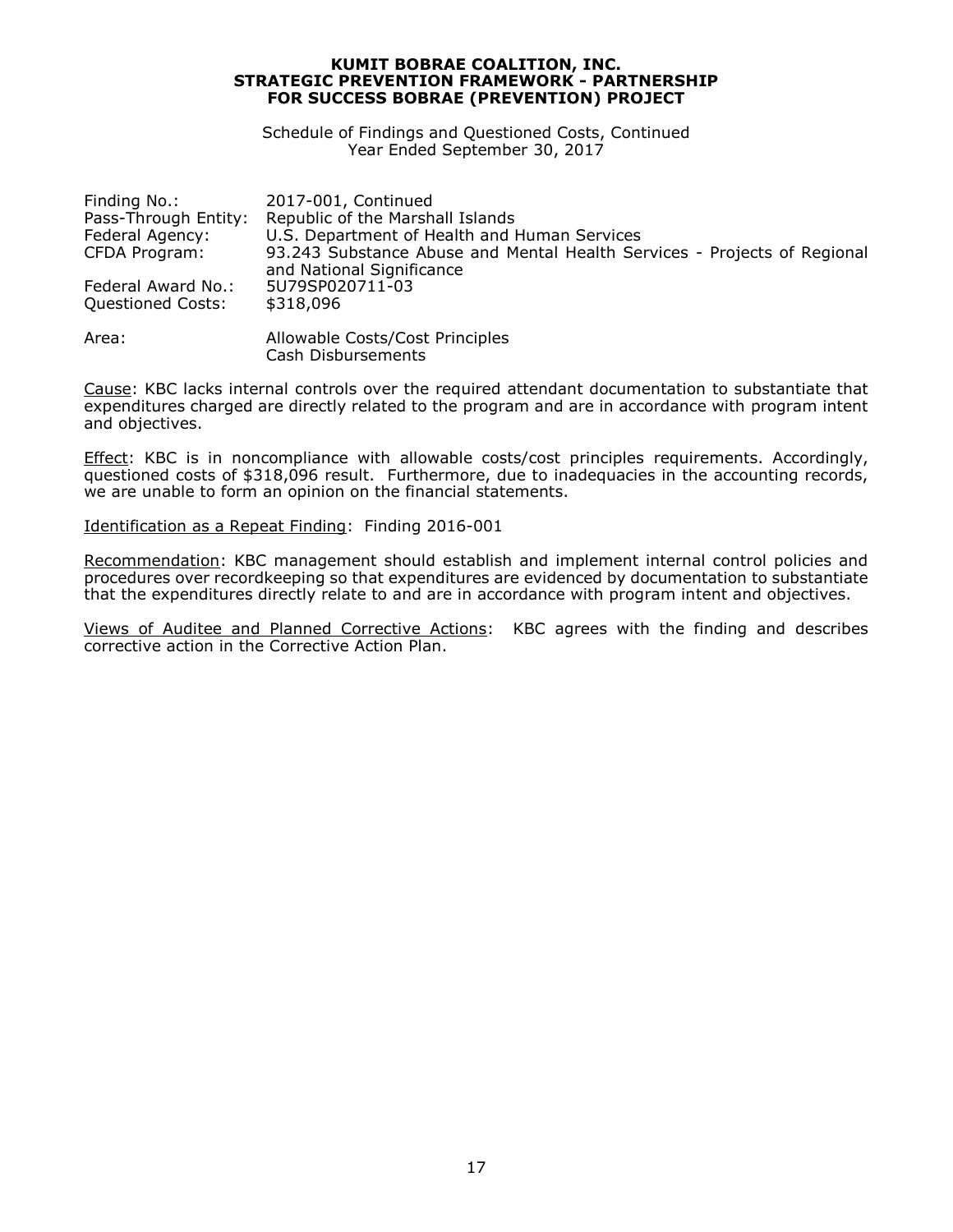Schedule of Findings and Questioned Costs, Continued Year Ended September 30, 2017

| Finding No.:             | 2017-002                                                                                              |
|--------------------------|-------------------------------------------------------------------------------------------------------|
| Pass-Through Entity:     | Republic of the Marshall Islands                                                                      |
| Federal Agency:          | U.S. Department of Health and Human Services                                                          |
| CFDA Program:            | 93.243 Substance Abuse and Mental Health Services - Projects of Regional<br>and National Significance |
| Federal Award No.:       | 5U79SP020711-03                                                                                       |
| <b>Questioned Costs:</b> | \$0                                                                                                   |
| Area:                    | Equipment and Real Property Management<br>Capital Assets                                              |

Criteria: Section 313 of 2 CFR 200, *Uniform Administrative Requirements, Cost Principles, and Audit Requirements for Federal Awards* (Uniform Guidance), states that procedures for managing equipment will, as a minimum, meet the following requirements:

- a. Property records must be maintained that include a description of the property, a serial number of other identification number, the source of funding for the property, who holds title, the acquisition date and cost of the property, the percentage of Federal participation in the project costs for the Federal award under which the property was acquired, the location, use and condition of the property, and any ultimate disposition data including the date of disposal and sale price of the property;
- b. A physical inventory of the property must be taken and the results reconciled with the property records at least once every two years;
- c. A control system must be developed to ensure adequate safeguards to prevent loss, damage, or theft of the property. Any loss, damage, or theft must be investigated;
- d. Adequate maintenance procedures must be developed to keep the property in good condition; and
- e. If the non-Federal entity is authorized or required to sell the property, proper sales procedures must be established to ensure the highest possible return.

Condition # 1: Fixed asset records do not meet the criteria above and the records are not effectively maintained since updates to the records do not occur on a regular basis.

Condition # 2: The entity has not established policies and procedures governing property maintenance and has not effectively implemented a maintenance plan.

Cause: KBC lacks adequate internal control policies and procedures to satisfy compliance with federal property rules and regulations and lacks procedures governing property maintenance.

**Effect:** KBC is in noncompliance with applicable equipment and real property management requirements. No questioned costs are reported as the conditions relate to inadequate property records and maintenance procedures rather than unallowable asset acquisitions.

Identification as a Repeat Finding: Finding 2016-002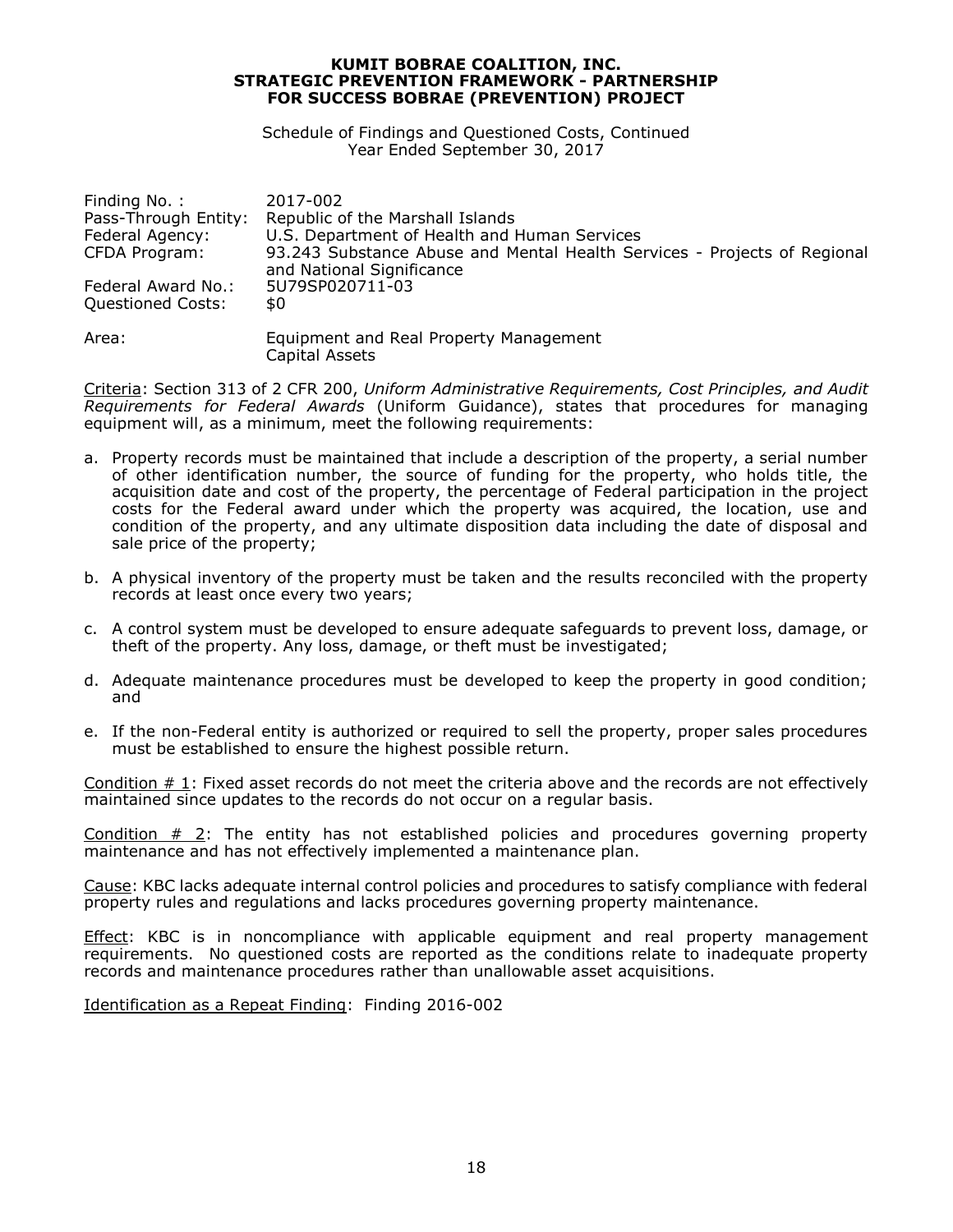Schedule of Findings and Questioned Costs, Continued Year Ended September 30, 2017

| Finding No.:<br>Pass-Through Entity:<br>Federal Agency:<br>CFDA Program: | 2017-002, Continued<br>Republic of the Marshall Islands<br>U.S. Department of Health and Human Services<br>93.243 Substance Abuse and Mental Health Services - Projects of Regional |
|--------------------------------------------------------------------------|-------------------------------------------------------------------------------------------------------------------------------------------------------------------------------------|
| Federal Award No.:<br><b>Questioned Costs:</b>                           | and National Significance<br>5U79SP020711-03<br>\$0                                                                                                                                 |
| Area:                                                                    | Equipment and Real Property Management<br>Capital Assets                                                                                                                            |

Recommendation: KBC should establish and implement internal control policies and procedures over compliance with applicable equipment and real property management requirements. Management should perform an inventory of fixed assets as a basis for recording all assets, complete such inventory in accordance with applicable property rules and regulations, and develop adequate maintenance procedures in order to keep property in good condition.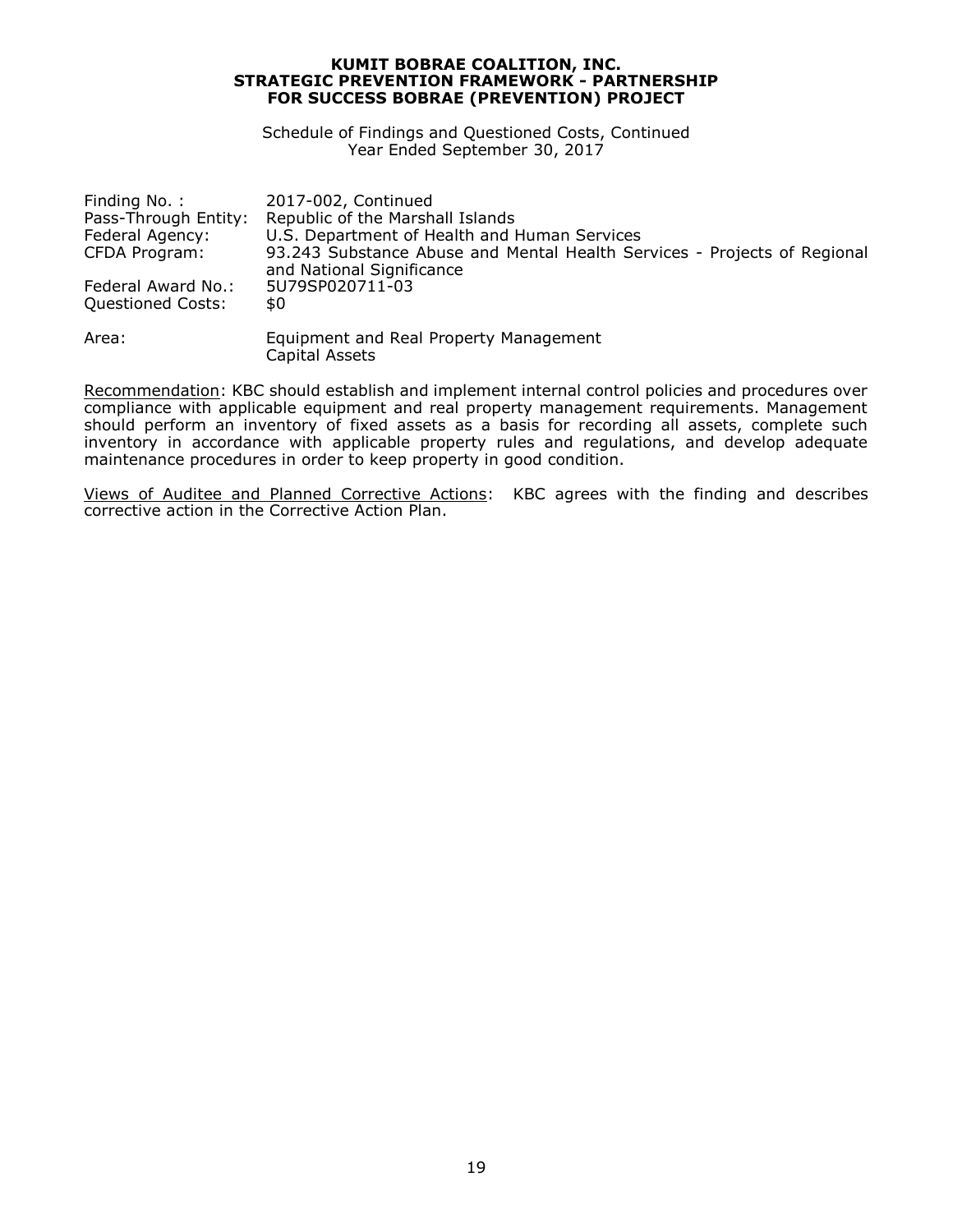Schedule of Findings and Questioned Costs, Continued Year Ended September 30, 2017

| Finding No.:         | 2017-003                                                                                              |
|----------------------|-------------------------------------------------------------------------------------------------------|
| Pass-Through Entity: | Republic of the Marshall Islands                                                                      |
| Federal Agency:      | U.S. Department of Health and Human Services                                                          |
| CFDA Program:        | 93.243 Substance Abuse and Mental Health Services - Projects of Regional<br>and National Significance |
| Federal Award No.:   | 5U79SP020711-03                                                                                       |
| Questioned Costs:    | \$44,924                                                                                              |

Area: Procurement and Suspension and Debarment

Criteria: Section 318 of the Uniform Guidance states that subrecipients of federal funds may follow local procurement laws, provided that they meet the standards identified within this section.

RepMar's procurement code states the following:

- (a) Section 124 unless otherwise authorized by law, all Government contracts shall be awarded by competitive sealed bidding.
- (b) Section 127 procurement of goods and services not exceeding \$25,000 may be made in accordance with small purchase procedures promulgated by RepMar's Policy Office. Small purchase procedures are those relatively simple and informal methods for securing services, supplies, or other property that do not cost more than \$25,000. RepMar's Ministry of Finance has previously declared that if small purchase procedures are used, price or rate quotations shall be obtained from three qualified sources.
- (c) Section 128 a contract may be awarded for a supply, service, or construction item without competition when it is determined in writing that there is only one source for the required supply, service, or construction item.

Condition: Of \$559,199 in non-payroll program expenditures, sixty (60) items totaling \$246,280 were tested. For the following items, supporting documentation was inadequate to evidence the procurement process:

| <b>Questioned</b> |    |        |      |               |           | Questioned  |
|-------------------|----|--------|------|---------------|-----------|-------------|
| Check $#$         |    |        |      | <u>Item #</u> | Check $#$ | Cost        |
| 3784              | \$ | 230    |      | 17            | 5858      | \$<br>675   |
| 4987              | \$ | 94     |      | 18            | 3909      | \$<br>75    |
| 5201              | \$ | 168    |      | 19            | 5743      | \$<br>1,926 |
| 4499              | \$ | 20,000 |      | 20            | 4141      | \$<br>2,250 |
| 4524              | \$ | 24,995 |      | 21            | 4195      | \$<br>530   |
| 4820              | \$ | 23,995 |      | 22            | 4277      | \$<br>913   |
| 4838              | \$ | 23,995 |      | 23            | 4836      | \$<br>1,270 |
| 4865              | \$ | 80,000 |      | 24            | 4210      | \$<br>230   |
| 4867              | \$ | 23,995 |      | 25            | 5095      | \$<br>520   |
| 5121              | \$ | 150    |      | 26            | 3994      | \$<br>400   |
| 5764              | \$ | 40     |      | 27            | 4006      | \$<br>800   |
| 5429              | \$ | 750    |      | 28            | 5053      | \$<br>971   |
| 3781              | \$ | 1,116  |      | 29            | 4383      | \$<br>2,001 |
| 5576              | \$ | 450    |      | 30            | 5074      | \$<br>786   |
| 4414              | \$ | 250    |      | 31            | 4595      | \$<br>400   |
| 4547              | \$ | 803    |      | 32            | 4934      | \$<br>183   |
|                   |    |        | Cost |               |           |             |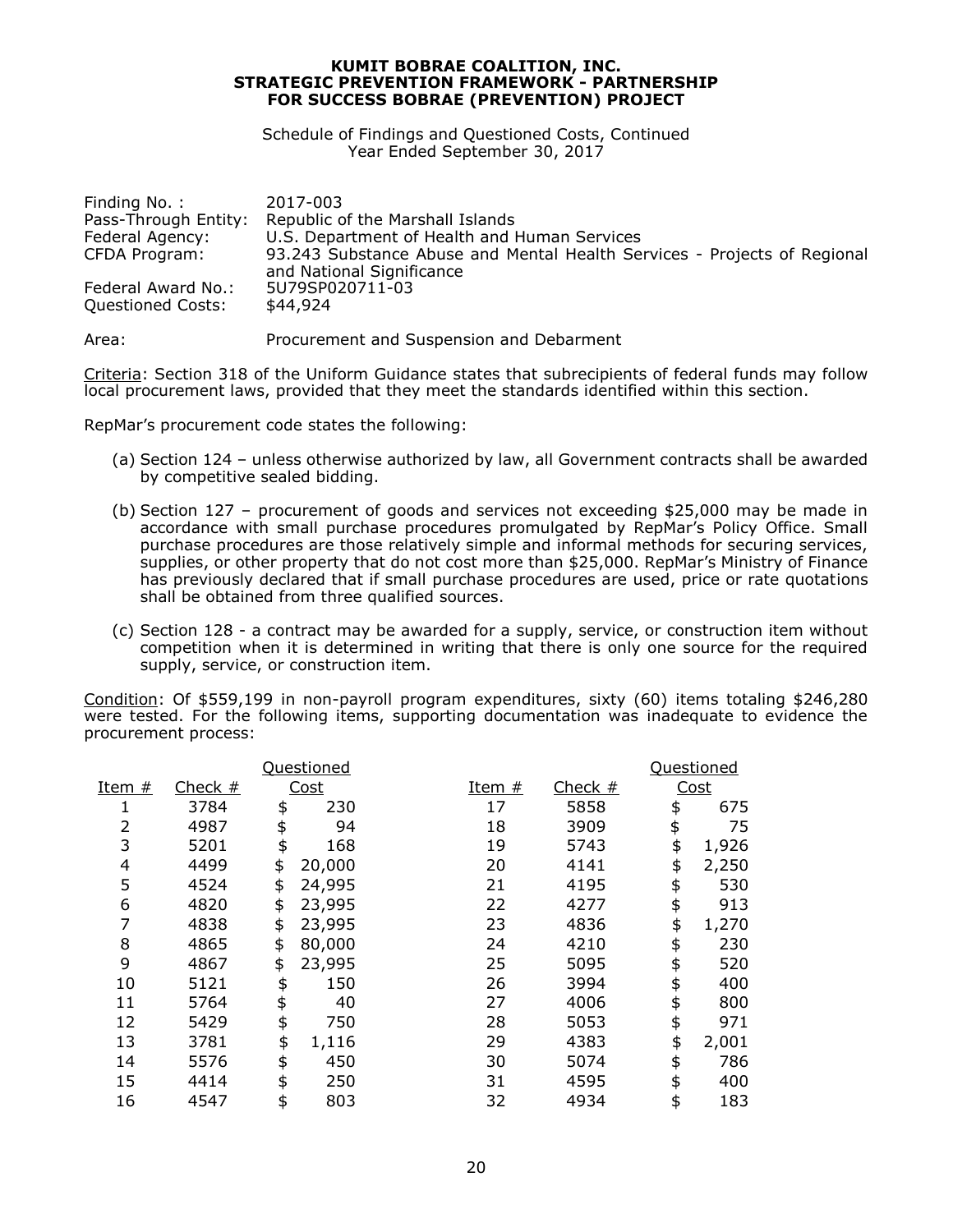Schedule of Findings and Questioned Costs, Continued Year Ended September 30, 2017

| Finding No.:         | 2017-003, Continued                                                                                   |
|----------------------|-------------------------------------------------------------------------------------------------------|
| Pass-Through Entity: | Republic of the Marshall Islands                                                                      |
| Federal Agency:      | U.S. Department of Health and Human Services                                                          |
| CFDA Program:        | 93.243 Substance Abuse and Mental Health Services - Projects of Regional<br>and National Significance |
| Federal Award No.:   | 5U79SP020711-03                                                                                       |
| Questioned Costs:    | \$44,924                                                                                              |
|                      |                                                                                                       |

Area: Procurement and Suspension and Debarment

Condition, Continued:

|          |           | Questioned  |          |           | Questioned    |
|----------|-----------|-------------|----------|-----------|---------------|
| Item $#$ | Check $#$ | Cost        | Item $#$ | Check $#$ | Cost          |
| 33       | 5552      | \$<br>6,244 | 47       | 5595      | \$<br>846     |
| 34       | 4981      | \$<br>432   | 48       | 5107      | \$<br>864     |
| 35       | 5200      | \$<br>60    | 49       | 4404      | \$<br>800     |
| 36       | 5210      | \$<br>550   | 50       | 5676      | \$<br>4,101   |
| 37       | 5359      | \$<br>875   | 51       | 3987      | \$<br>2,534   |
| 38       | 5355      | \$<br>125   | 52       | 5484      | \$<br>50      |
| 39       | 5759      | \$<br>80    | 53       | 4988      | \$<br>200     |
| 40       | 4875      | \$<br>54    | 54       | 3988      | \$<br>249     |
| 41       | 5106      | \$<br>4,722 | 55       | 3783      | \$<br>2,960   |
| 42       | 4193      | \$<br>832   | 56       | 4640      | \$<br>362     |
| 43       | 5588      | \$<br>322   | 57       | 3815      | \$<br>1,200   |
| 44       | 5755      | \$<br>125   | 58       | 4869      | \$<br>34      |
| 45       | 4948      | \$<br>1,582 | 59       | 3974      | \$<br>666     |
| 46       | 4360      | \$<br>300   | 60       | 4812      | \$<br>150     |
|          |           |             |          |           | \$<br>246,280 |

For item #s 1 through 9, no record of procurement was provided.

For item #s 10 through 59, no evidence of competitive procurement as stipulated in the RMI Procurement Code was on file. Item #s 8, 10, 16, 22, 23, 28, 30, 42, 46, 53 and 59, totaling \$86,891, represent goods and services purchased from related-party vendors.

Cause: KBC lacks adequate internal control policies and procedures over the required procurement processes and documentation to satisfy compliance with applicable procurement requirements.

Effect: KBC is in noncompliance with applicable procurement requirements, and questioned costs of \$246,280 result, of which \$201,356 are questioned at Finding No. 2017-001. Therefore, questioned costs of \$44,924 are presented at this finding.

Identification as a Repeat Finding: Finding 2016-003

Recommendation: KBC should establish and implement policies and procedures over compliance with applicable procurement requirements. KBC should perform and document proper procurement processes.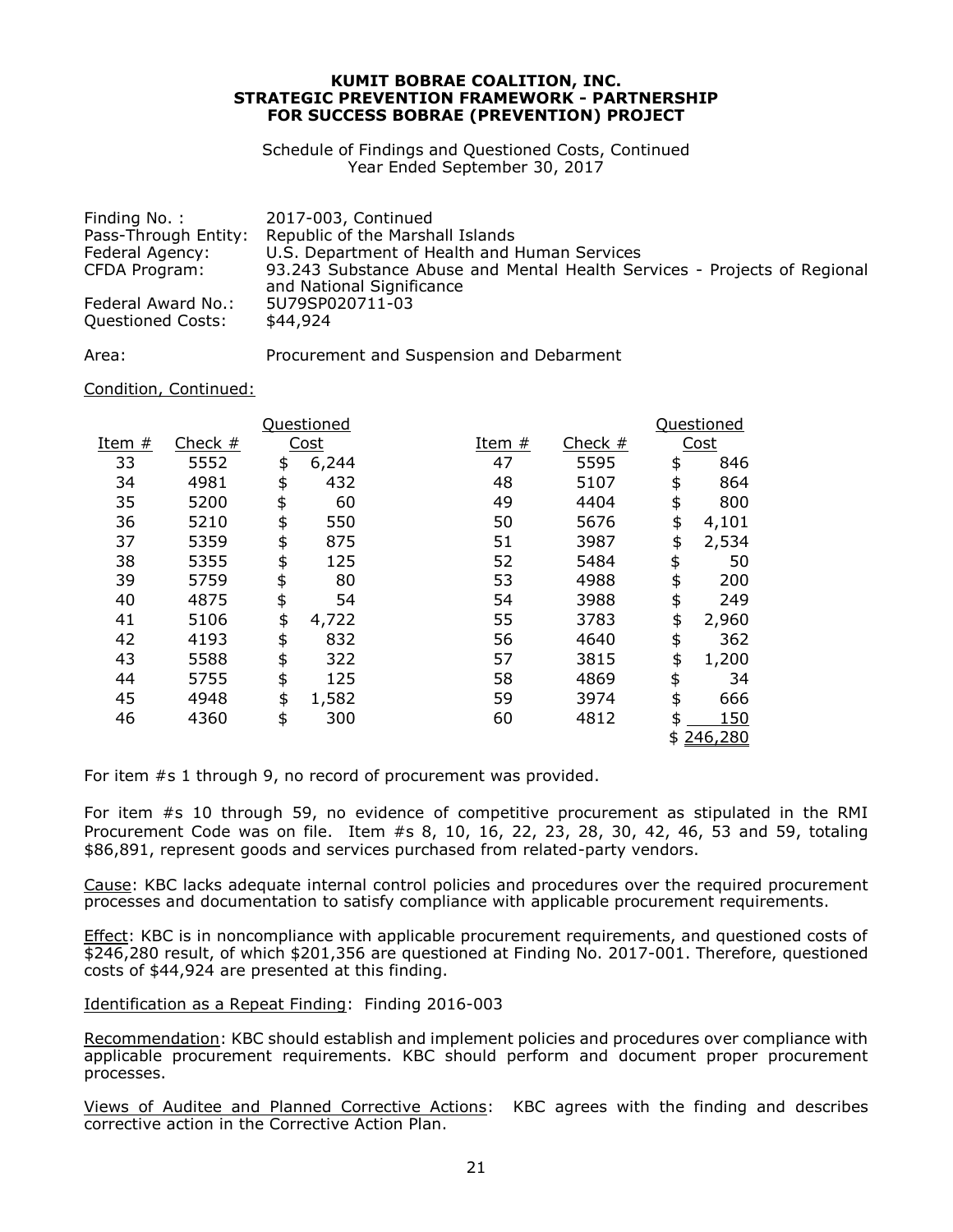Schedule of Findings and Questioned Costs, Continued Year Ended September 30, 2017

| Finding No.:<br>Pass-Through Entity: | 2017-004<br>Republic of the Marshall Islands                                                          |
|--------------------------------------|-------------------------------------------------------------------------------------------------------|
| Federal Agency:                      | U.S. Department of Health and Human Services                                                          |
| CFDA Program:                        | 93.243 Substance Abuse and Mental Health Services - Projects of Regional<br>and National Significance |
| Federal Award No.:                   | 5U79SP020711-03                                                                                       |
| <b>Questioned Costs:</b>             | \$0                                                                                                   |

Area: Reporting

Criteria: Financial Reports are required to be submitted to the Pass-Through Entity on an annual basis.

Condition: KBC has not established policies and procedures over reporting requirements, and reports submitted did not accurately represent disbursements for the year, as the reports were incomplete. A total of forty eight (48) checks totaling \$38,747 were missing from the reports due to human error.

Cause: KBC lacks adequate internal control policies and procedures to facilitate compliance with reporting requirements.

Effect: KBC is in noncompliance with reporting requirements. No questioned costs are reported as the condition relates to inadequate file maintenance and lack of policies and procedures over reporting rather than from requested cash draws exceeding expenditures incurred.

Identification as a Repeat Finding: Finding 2016-004

Recommendation: Management should establish and implement adequate internal control policies and procedures requiring verification of the accuracy of the reports submitted and data retention and file maintenance of report submissions.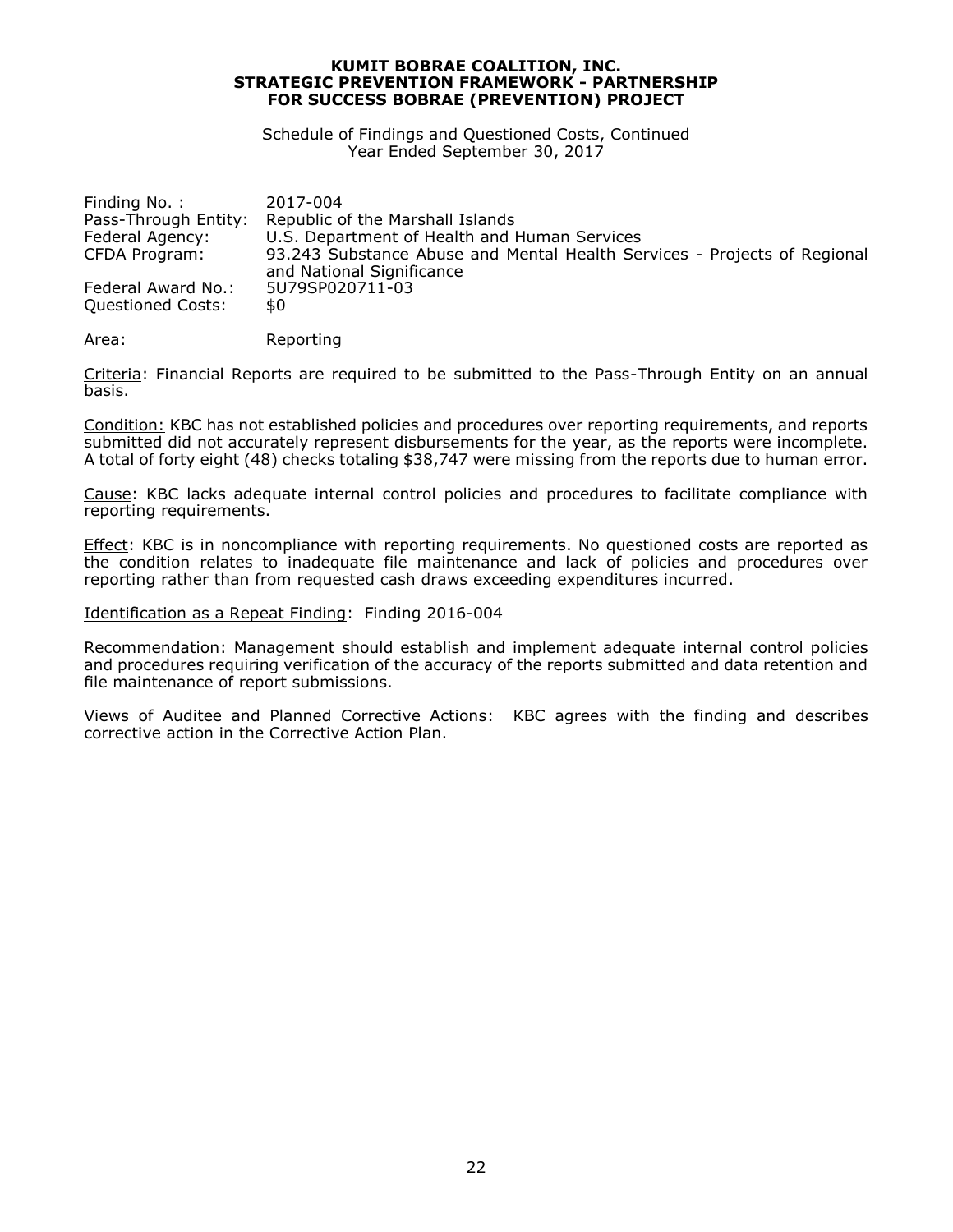Schedule of Findings and Questioned Costs, Continued Year Ended September 30, 2017

Finding No. : 2017-005

Area: Accounting Policies and Procedures

Criteria: Section 303 of the Uniform Guidance states that non-Federal entities must establish and maintain effective internal control over the Federal award that provides reasonable assurance that the non-Federal entity is managing the Federal award in compliance with Federal statutes, regulations, and the terms and conditions of the Federal award. These internal controls should be in compliance with guidance in ''Standards for Internal Control in the Federal Government'' issued by the Comptroller General of the United States or the ''Internal Control Integrated Framework'', issued by the Committee of Sponsoring Organizations of the Treadway Commission (COSO).

Condition: There are no written accounting policies and procedures and internal controls over financial reporting. The general ledger is maintained on an Excel spreadsheet, and there is no review of entered data. Further, there are no apparent controls in place to authorize and to identify transactions with related parties.

Cause: KBC management did not enforce compliance with internal control requirements of the Uniform Guidance.

Effect: KBC is in noncompliance with the Uniform Guidance internal control requirements over accounting and financial reporting. Furthermore, due to resulting inadequacies in the accounting records, we are unable to form an opinion on the financial statements.

Identification as a Repeat Finding: Finding 2016-005

Recommendation: Management should establish and implement formal accounting policies and procedures and internal controls over financial reporting.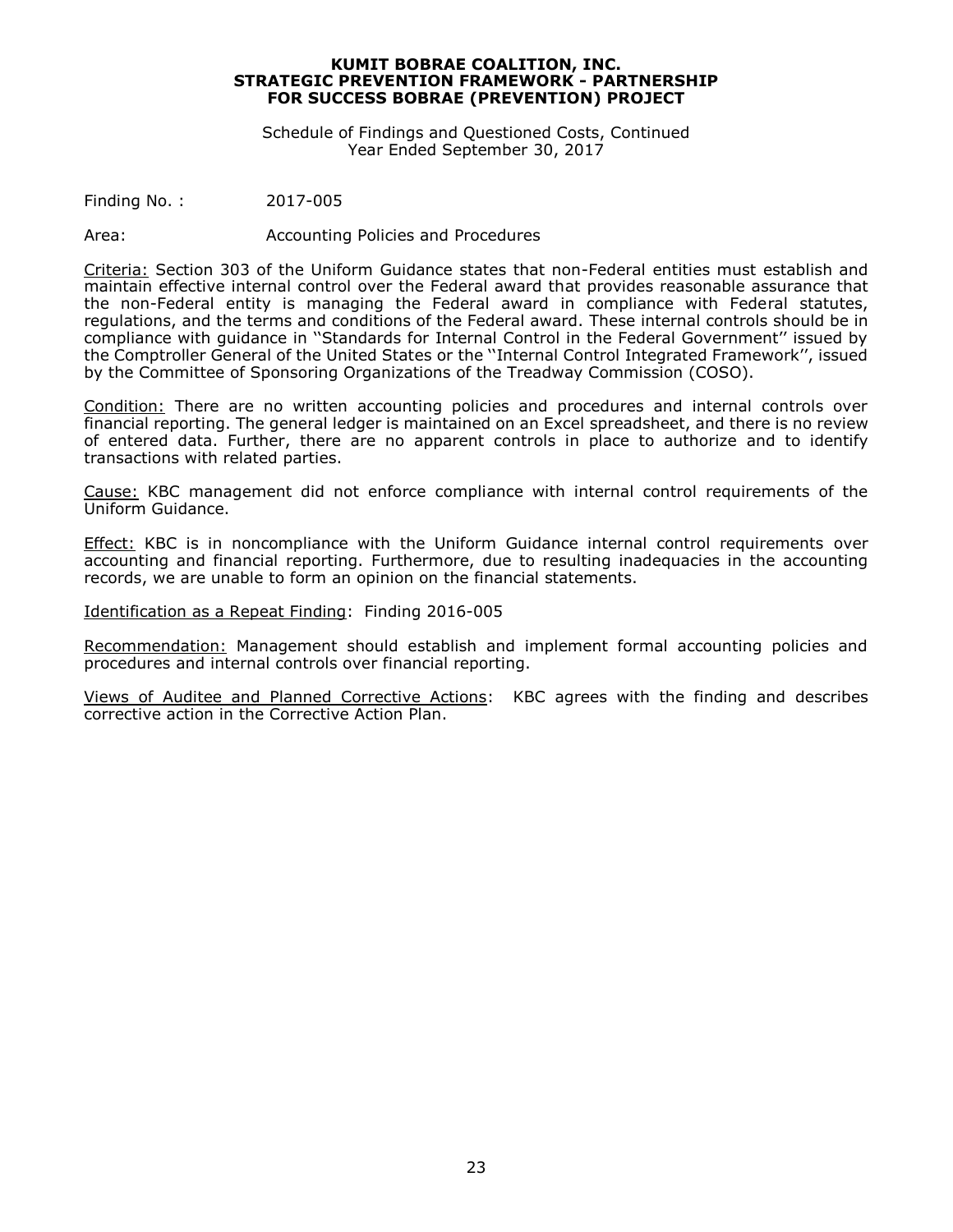Schedule of Findings and Questioned Costs, Continued Year Ended September 30, 2017

Finding No. : 2017-006

Area: Conflict of Interest Policy

Criteria: Section 112 of the Uniform Guidance states that the Federal awarding agency must establish conflict of interest policies for Federal awards. The non-Federal entity must disclose in writing any potential conflict of interest to the Federal awarding agency or pass-through entity in accordance with applicable Federal awarding agency policy.

Condition: KBC did not provide the required disclosure documentation. KBC made cash disbursements to the RMISSA Program Director of \$29,730 for compensation and reimbursement of certain costs. The Program Director was also employed by the Government of the Republic of the Marshall Islands within the Ministry of Health and Human Services and was compensated for that position as a full-time employee. Furthermore, KBC made cash disbursements of \$124,016 for compensation and purchase of certain goods and services from related-party vendors and \$4,800 for leased office rent from a KBC Board member.

Cause: KBC lacks internal controls over compliance with conflict of interest policies.

Effect: KBC is noncompliance with the Uniform Guidance conflict of interest requirements. No questioned cost is presented as we are unable to quantify the extent of noncompliance.

Identification as a Repeat Finding: Finding 2016-006

Recommendation: Management should establish and implement formal conflict of interest policies in accordance with applicable requirements of the Uniform Guidance.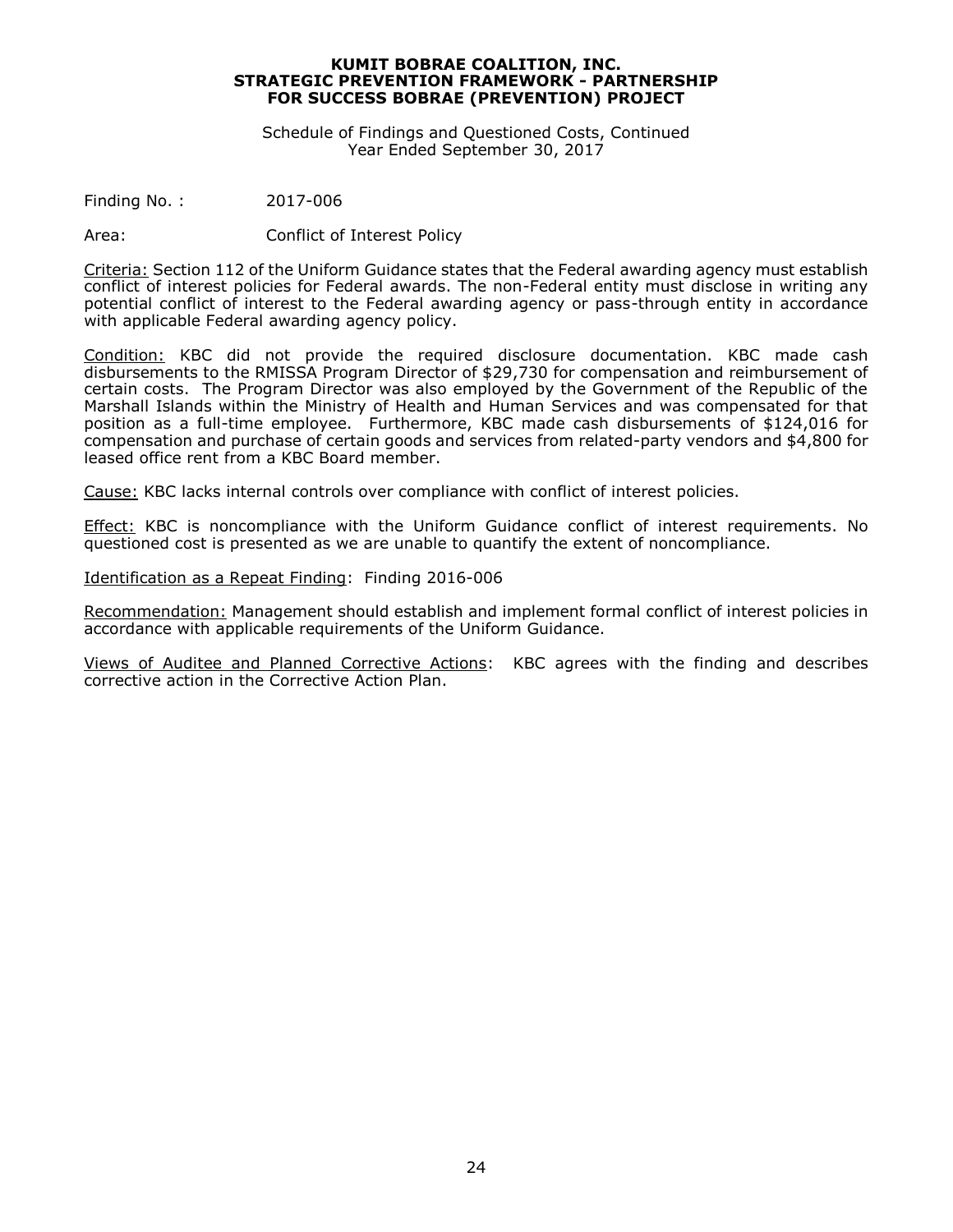

### **CORRECTIVE ACTION PLAN 2 CFR § 200.511(c) Year Ended September 30, 2017**

| <b>Finding</b><br><b>Number</b> | <b>CFDA</b><br>No. | Compliance<br>Requirement                                      | Questioned<br>Cost | <b>Corrective Action Plan</b>                                                                                                                                                                                                                                                                                                                                                                                                                                            | <b>Completion</b><br><b>Date</b> | <b>Responsible</b><br>Person                                               |
|---------------------------------|--------------------|----------------------------------------------------------------|--------------------|--------------------------------------------------------------------------------------------------------------------------------------------------------------------------------------------------------------------------------------------------------------------------------------------------------------------------------------------------------------------------------------------------------------------------------------------------------------------------|----------------------------------|----------------------------------------------------------------------------|
| $2017 -$<br>001                 | 93.243             | Allowable Costs/Cost<br>Principles<br>Cash Disbursements       | \$318,096          | KBC agrees with Finding.<br>KBC will make sure all<br>transactions/expenditures<br>are properly supported and<br>in compliance with<br>the<br>program<br>intent<br>and<br>objectives.<br>KBC will also<br>purchase a time clock for<br>Majuro employees to use in<br>order to ensure correct<br>hours<br>worked<br>by each<br>employees. Implementation<br>of corrective actions will<br>take effect immediately.                                                        | September<br>30, 2020            | Leilani Peren,<br>Acting Director,<br>and Newton<br>Matthew,<br>Accountant |
| $2017 -$<br>002                 | 93.243             | Equipment and Real<br>Property<br>Management<br>Capital Assets | \$0                | KBC agrees with Finding.<br>KBC<br>will<br>perform<br>an<br>inventory of all fixed assets<br>within the year and record<br>them in the accounting<br>A fixed asset<br>system.<br>register will be produced in<br>order to assess conditions of<br>all assets.                                                                                                                                                                                                            | September<br>30, 2020            | Newton Matthew,<br>Accountant                                              |
| 2017-<br>003                    | 93.243             | Procurement and<br>Suspension and<br>Debarment                 | \$44,924           | KBC agrees with Finding.<br>The Procurement Policy of<br>KBC will be revised and<br>corrective measures will be<br>amended into the policy<br>accordingly to comply with<br>the RMI Procurement Code.<br><b>KBC</b><br>will<br>monitor<br>all<br>purchases<br>and<br>services<br>rendered<br>be<br>to<br>in.<br>within<br>compliance<br>the<br>policy. All documentations<br>related to these transactions<br>will be inspected to justify<br>all actual costs incurred. | September<br>30, 2020            | Leilani Peren,<br>Acting Director,<br>and Newton<br>Matthew,<br>Accountant |
| 2017-<br>004                    | 93.243             | Reporting                                                      | \$0                | KBC agrees with Finding.<br>Management will require all<br>Financial Reports to be<br>submitted on time to<br>Secretary of Finance<br>annually. KBC will establish<br>policies and procedures in<br>order to meet and comply<br>with reporting requirements.                                                                                                                                                                                                             | September<br>30, 2020            | Leilani Peren,<br>Acting Director,<br>and Newton<br>Matthew,<br>Accountant |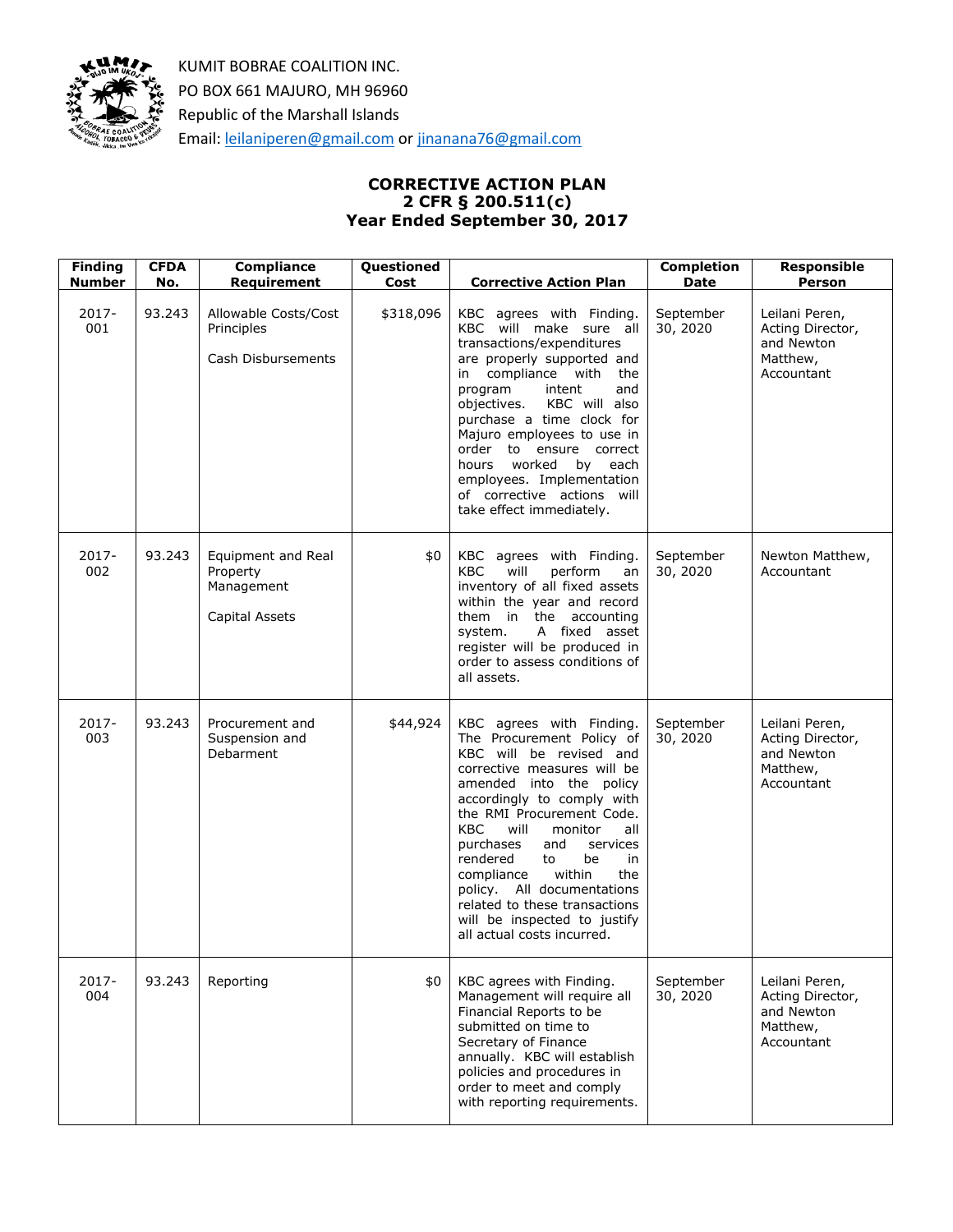| <b>Finding</b><br><b>Number</b> | <b>CFDA</b><br>No. | <b>Compliance</b><br>Requirement             | Questioned<br>Cost | <b>Corrective Action Plan</b>                                                                                                                                                                                                                                                                                                                                                                                                                                                                                                                                                                                                                                                                                                                                                                                                                                                | <b>Completion</b><br><b>Date</b> | <b>Responsible</b><br><b>Person</b>             |
|---------------------------------|--------------------|----------------------------------------------|--------------------|------------------------------------------------------------------------------------------------------------------------------------------------------------------------------------------------------------------------------------------------------------------------------------------------------------------------------------------------------------------------------------------------------------------------------------------------------------------------------------------------------------------------------------------------------------------------------------------------------------------------------------------------------------------------------------------------------------------------------------------------------------------------------------------------------------------------------------------------------------------------------|----------------------------------|-------------------------------------------------|
| $2017 -$<br>005                 |                    | <b>Accounting Policies</b><br>and Procedures | \$0                | KBC agrees with Finding. In<br>order to prepare and ensure<br>comprehensive<br>and<br>compliant financial reports,<br>establish<br>will<br>we<br>and<br>operate a reliable system for<br>collecting, recording<br>and<br>reporting<br>financial<br>transactions.<br>written<br>A<br>policy<br>accounting<br>and<br>procedure will be put in<br>place as a regulatory<br>guideline. As mentioned in<br>the audit finding, agency<br>has no accounting system<br>and transactions were done<br>manually. To correct this,<br>we have already installed in<br>mid-November 2019, the<br>QuickBooks NGO accounting<br>hired<br>software<br>and<br>an<br>all<br>accountant to<br>input<br>manually produced checks.<br>Timeline to complete this<br>task will be within the year<br>as there was no system in<br>place and all transactions<br>were done manually for 5<br>years. | September<br>30, 2020            | Newton Matthew,<br>Accountant                   |
| 2017-<br>006                    |                    | Conflict of Interest<br>Policy               | \$0                | KBC agrees with Finding.<br>Management will establish a<br>Conflict of Interest Policy as<br>soon as possible to ensure<br>purchases and services are<br>not in any way connected or<br>implicated to any related<br>third parties. Policy will be<br>included<br>the<br>in<br>manual/reference document<br>that lists all the current<br>policies<br>and<br>procedures<br>applicable within the entity.                                                                                                                                                                                                                                                                                                                                                                                                                                                                     | September<br>30, 2020            | KBC Board of<br>Directors and KBC<br>Management |